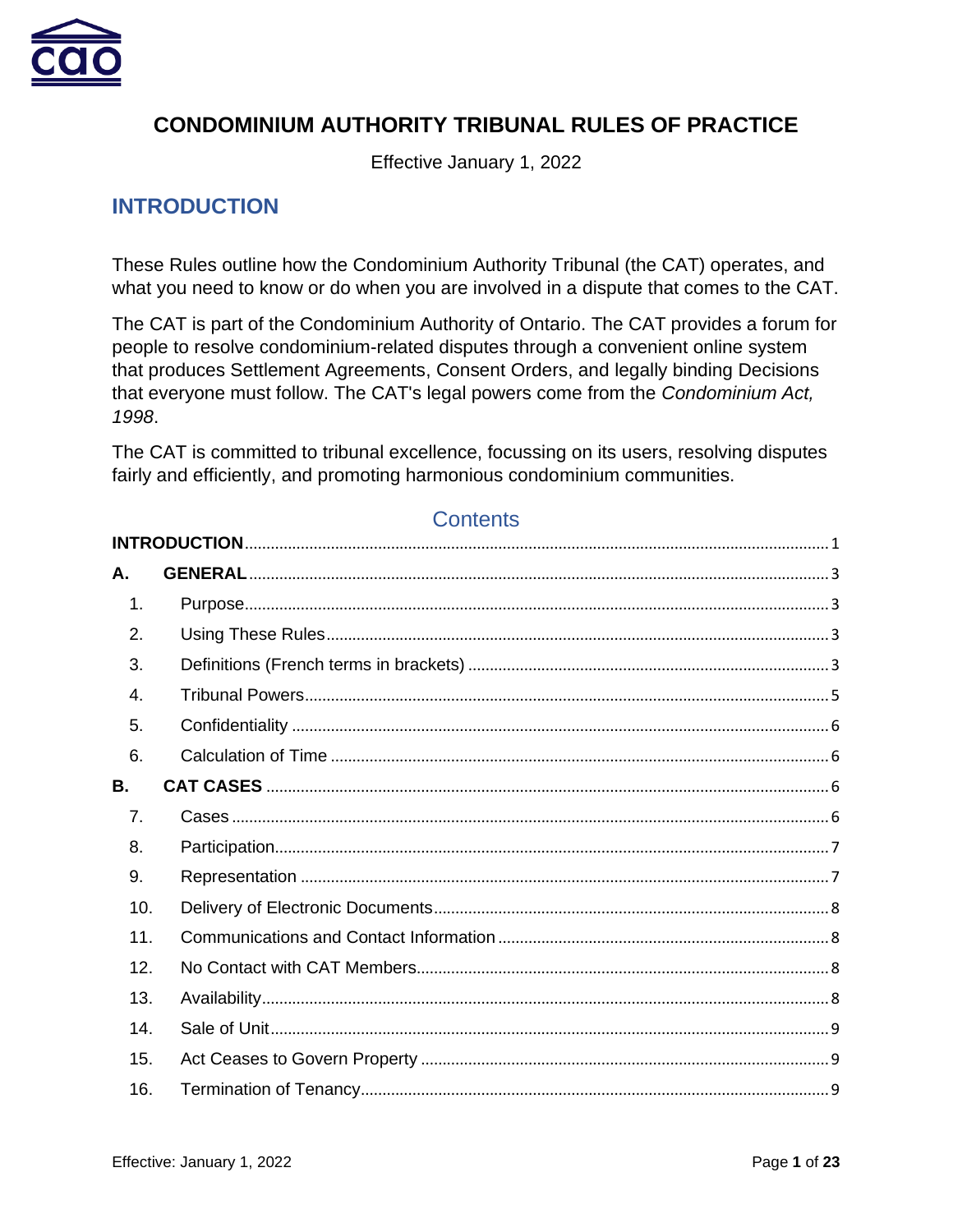

| 17. |  |
|-----|--|
| 18. |  |
| 19. |  |
| 20. |  |
| 21. |  |
| 22. |  |
| 23. |  |
| C.  |  |
| 24. |  |
| 25. |  |
| 26. |  |
| 27. |  |
| 28. |  |
| D.  |  |
| 29. |  |
| 30. |  |
|     |  |
| 31. |  |
| 32. |  |
| 33. |  |
| 34. |  |
| 35. |  |
| 36. |  |
| F.  |  |
| 37. |  |
| 38. |  |
| 39. |  |
| 40. |  |
| 41. |  |
| 42. |  |
| 43. |  |
| 44. |  |
| 45. |  |
|     |  |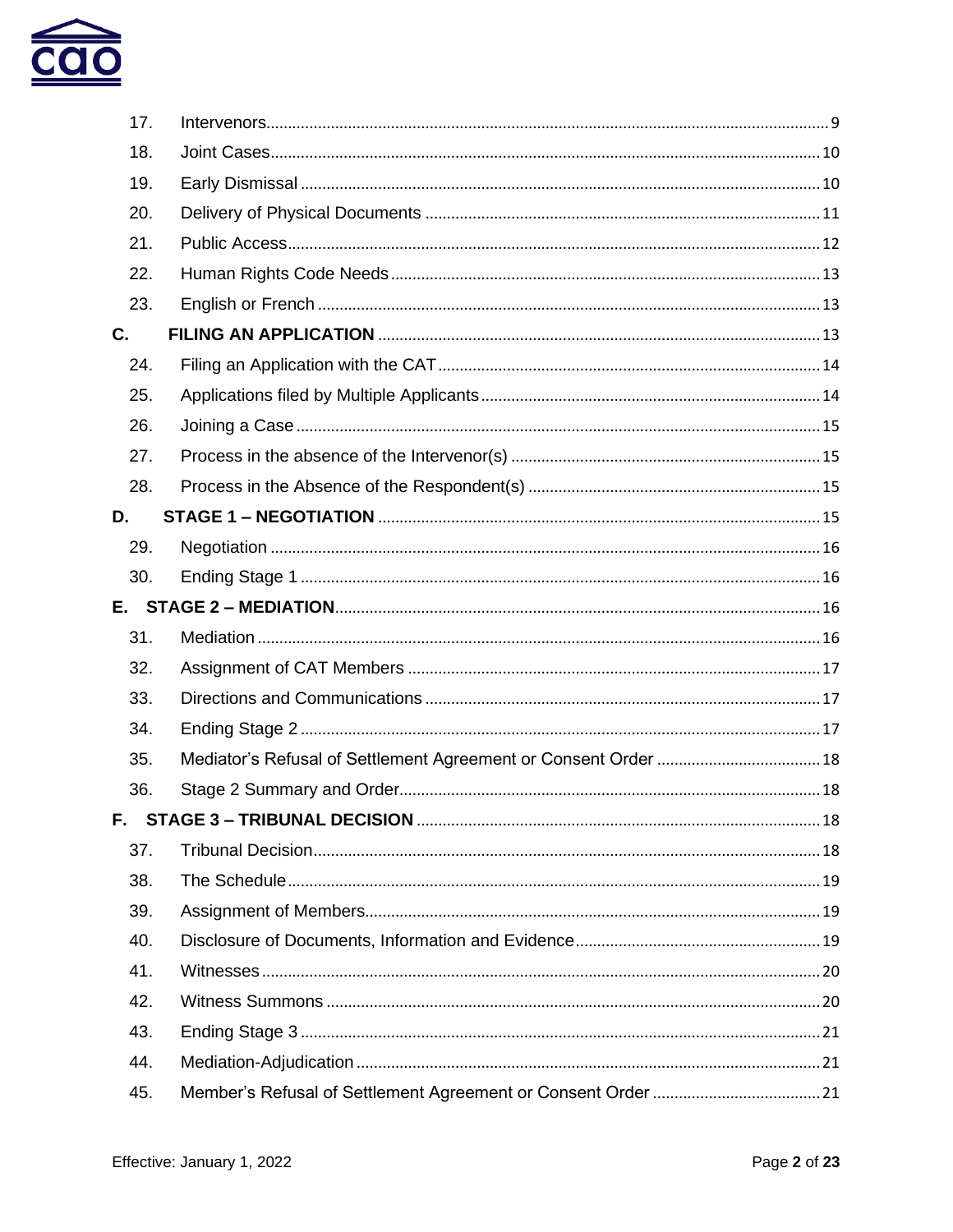

| 46. |  |
|-----|--|
|     |  |
|     |  |
| 48. |  |
| 49. |  |

# <span id="page-2-0"></span>**A. GENERAL**

#### <span id="page-2-1"></span>1. Purpose

- 1.1 These Rules outline how the Condominium Authority Tribunal (the CAT) operates, and what Parties and their representatives need to know or do when they are involved in a Case at the CAT.
- 1.2 The Chair of the CAT may issue Practice Directions to provide further information about the CAT's practices or procedures.

### <span id="page-2-2"></span>2. Using These Rules

- 2.1 These Rules will be used by the CAT in a way that:
	- (a) promotes the fair, timely and efficient resolution of disputes;
	- (b) recognizes the need for a clear and easy to use process and system, including for parties without legal representation;
	- (c) encourages the settlement of disputes without a Hearing;
	- (d) supports fair, focused and efficient processes, that are flexible depending on the complexity of the Case and how the outcome could affect the Parties or others; and
	- (e) ensures that, if a Hearing is needed, the Parties have a reasonable opportunity to be heard by an independent and unbiased decision maker.
- 2.2 These Rules should be read and understood together with the *Statutory Powers Procedure Act* and *Condominium Act, 1998*.

### <span id="page-2-3"></span>3. Definitions (French terms in brackets)

3.1 In these Rules,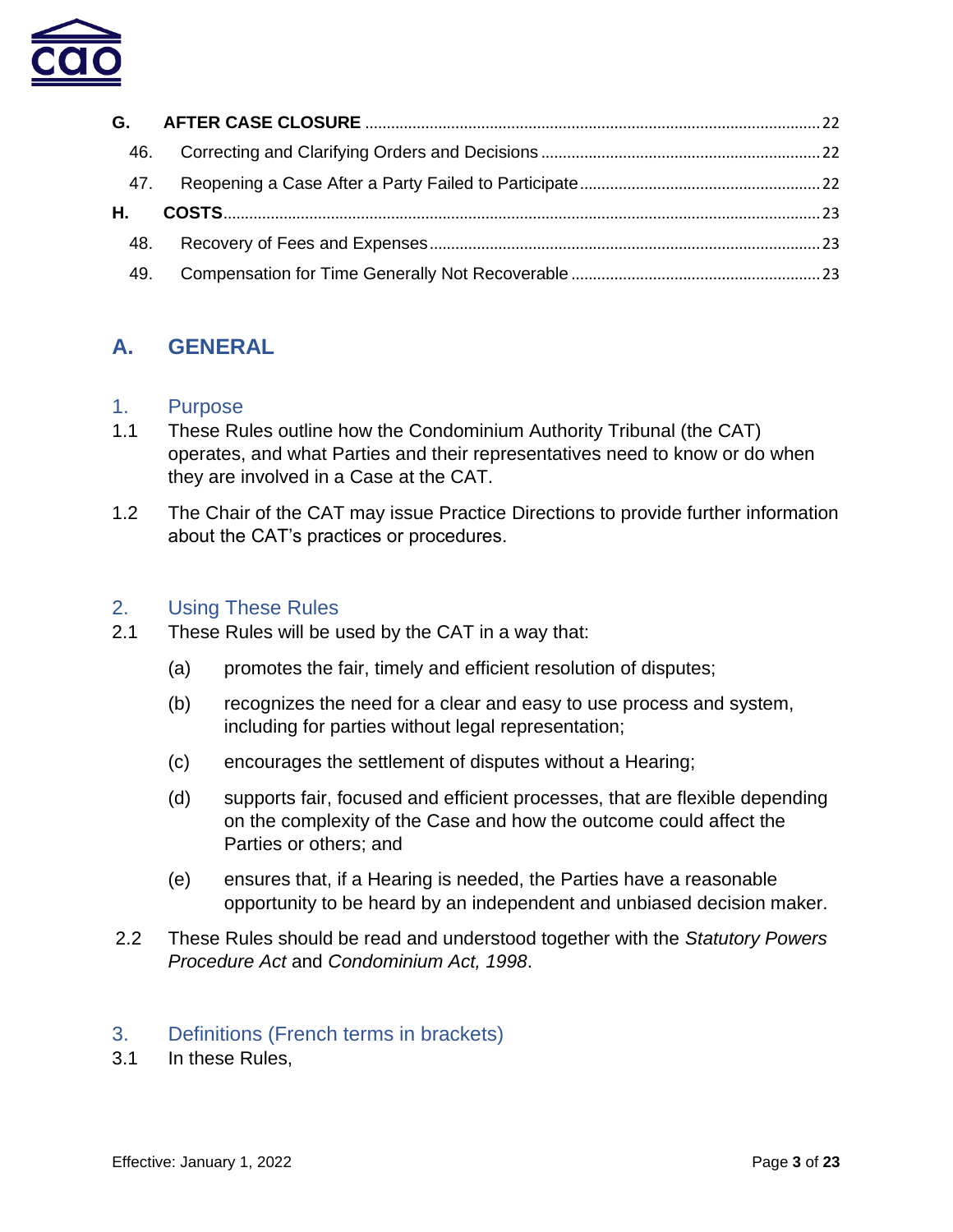

- (a) "Application" (requête) means an Application to the CAT under section 1.36 of the Condominium Act, 1998 to resolve a dispute, or under section 1.47 of the Act about a Settlement Agreement that has not been followed. Once accepted, the Application is referred to as the Case.
- (b) "Applicant" (requérant) means the Party who files an Application with the CAT. This could be the owner or mortgagee of a condominium unit, or a condominium corporation.
- (c) "CAT-ODR" (RDL-TASC) means the CAT's online dispute resolution system.
- (d) "Case" (dossier) means the CAT's proceeding, under section 1.36 of the Condominium Act, 1998 to resolve a dispute, or under section 1.47 of the Act about a Settlement Agreement that has not been followed.
- (e) "Consent Order" (ordonnance sur consentement) means an Order that the CAT makes with the Parties' agreement. Consent Orders are typically published online and are available to the public.
- (f) "Decision" (décision) means the reasons for a CAT Member's judgement, usually provided along with an Order after a Case closes in Stage 3 – Tribunal Decision.
- (g) "Document" (document) means a written document, image, audio recording, or any file with information recorded or stored by any means.
- (h) "Hearing" (audience) means the process in Stage 3 Tribunal Decision where the Parties have an opportunity to present evidence and make arguments to support their position in the dispute before a CAT Member who will then make a legally binding Order. A Hearing may be held through the CAT-ODR system, telephone conference call, videoconference, or other methods.
- (i) "Intervenor" (intervenant) means an individual, legal entity, or a condominium corporation that has a right to participate in a CAT Case under these Rules. Intervenors are parties.
- (j) "Mediator" (médiateur) means a person who is assigned by the CAT to help explore ways to settle the Case.
- (k) "CAT Member" (membre du TASC) means a person who is appointed to the CAT to mediate and decide Cases.
- (l) "Occupant" (occupant) means an individual or legal entity that occupies a unit that they do not own. This includes residential and commercial tenants.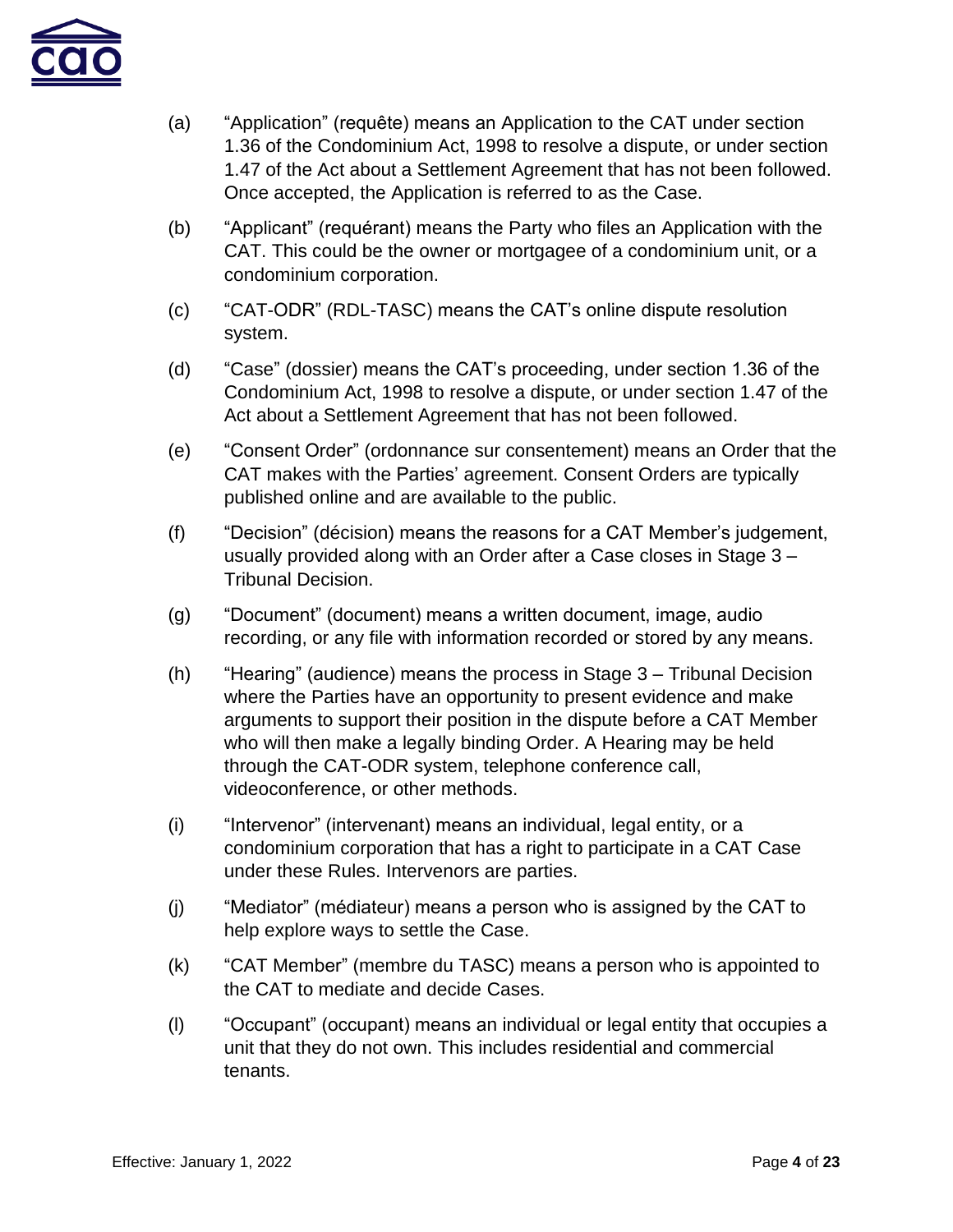

- (m) "Order" (ordonnance) means a legal direction or instruction that everyone must follow.
- (n) "Owner" (propriétaire) means a person or legal entity that owns a condominium unit (i.e., is listed as the owner of the property at an Ontario land registry office).
- (o) "Party" (partie) means the Applicant(s) and Respondent(s), and any Intervenor(s), or any other person or legal entity granted Party status by a CAT Member.
- (p) "Representative" (représentant) means a person who acts for a Party in a Case.
- (q) "Respondent" (défendeur) is the Party (either a person or a corporation) that has the right to respond to the Applicant(s)'s Case.
- (r) "Settlement Agreement" (accord de règlement) means a written agreement between the Parties to resolve the issues in dispute and close the Case. Settlement Agreements are private and confidential.
- (s) "Tribunal" (tribunal), or "CAT" (TASC) means the Condominium Authority Tribunal of the Condominium Authority of Ontario.
- (t) "User" (utilisateur) means the Parties and their Representatives).

## <span id="page-4-0"></span>4. Tribunal Powers

- 4.1 The CAT may give directions or make Orders to provide a fair, focused and efficient process in each Case.
- 4.2 The CAT may make Orders or give directions to prevent abuse of its processes.
- 4.3 The CAT may make an Order directing a Party to take an action or refrain from taking an action while a Case is ongoing.
- 4.4 The CAT may vary or waive the application of a Rule on its own initiative or on request of a Party except where to do so is prohibited by law.
- 4.5 The CAT may give directions or make Orders on receipt of a request, or without a request from a Party.
- 4.6 If the CAT finds that a Party has filed a vexatious Application or has participated in a CAT Case in a vexatious manner, the CAT can dismiss the proceeding as an abuse of the CAT's process. The CAT may also require that Party to obtain permission from the CAT to file any future Cases or continue to participate in an active Case. The CAT may also require a Party to agree to an undertaking that they will comply with the Rules and with any CAT Orders.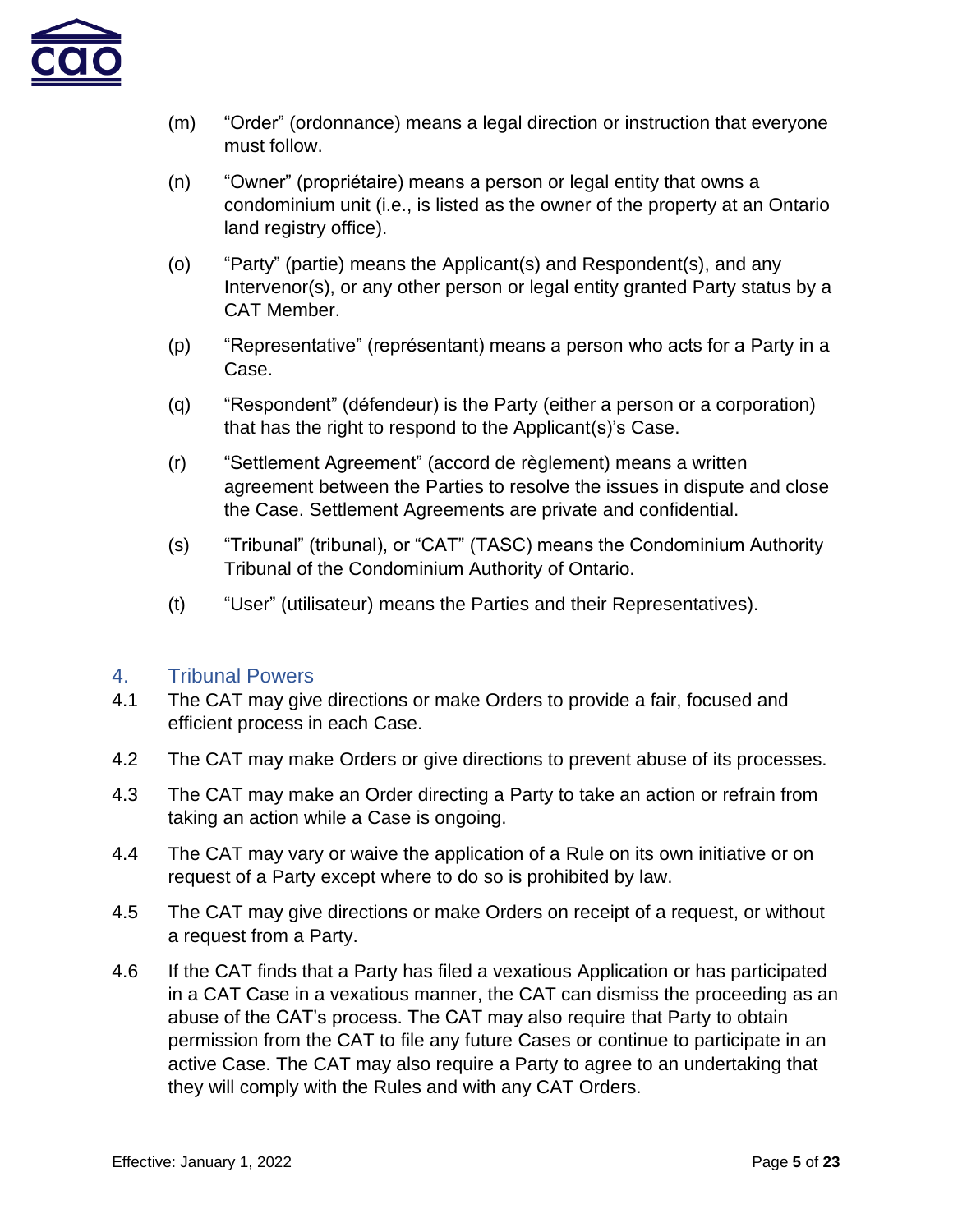

4.7 The CAT may require anyone involved in a proceeding to provide proof of identification at any time.

## <span id="page-5-0"></span>5. Confidentiality

- 5.1 All messages and settlement offers shared for the purpose of resolving the dispute in Stage 1 - Negotiation or Stage 2 - Mediation are private and confidential. Messages and settlement offers exchanged in these stages cannot be made public or used in Stage 3 - Tribunal Decision, unless the parties agree and the CAT allows it. Parties will not have access to the messages and settlement offers exchanged in Stage 1 – Negotiation or Stage 2 – Mediation if the Case has moved to Stage 3 – Tribunal Decision or if it has closed.
- 5.2 Documents that do not contain settlement-related messages or settlement offers shared by a Party during Stage 1 - Negotiation or Stage 2 – Mediation may be submitted as exhibits and used during the hearing in Stage 3 – Tribunal Decision in accordance with the direction / ruling of the Stage 3 Member so long as they are submitted by the Party that shared them in Stage 1 or 2.
- 5.3 CAT Members cannot be compelled to give testimony or produce documents in any civil proceeding relating to matters that come to their attention while assigned to Cases in Stage 2 – Mediation.

## <span id="page-5-1"></span>6. Calculation of Time

- 6.1 Where a CAT Order or a Rule refers to a number of days, it refers to calendar days, including weekends and holidays.
- 6.2 When something must be done under a CAT Order or under these Rules within a specific number of days, the number of days are counted by excluding the first day and including the last day.
- 6.3 All references to a specific time of day in the CAT-ODR system or in any other communication from the CAT are references to Eastern Daylight Time (during the spring and summer) and Eastern Standard Time (during the fall and winter).

# <span id="page-5-2"></span>**B. CAT CASES**

## <span id="page-5-3"></span>7. Cases

- 7.1 Unless the CAT allows another method, all parties must use the CAT-ODR system to communicate, and exchange documents and messages.
- 7.2 A Case begins when the CAT accepts an Application that has been filed about a dispute that the CAT has the legal power to decide.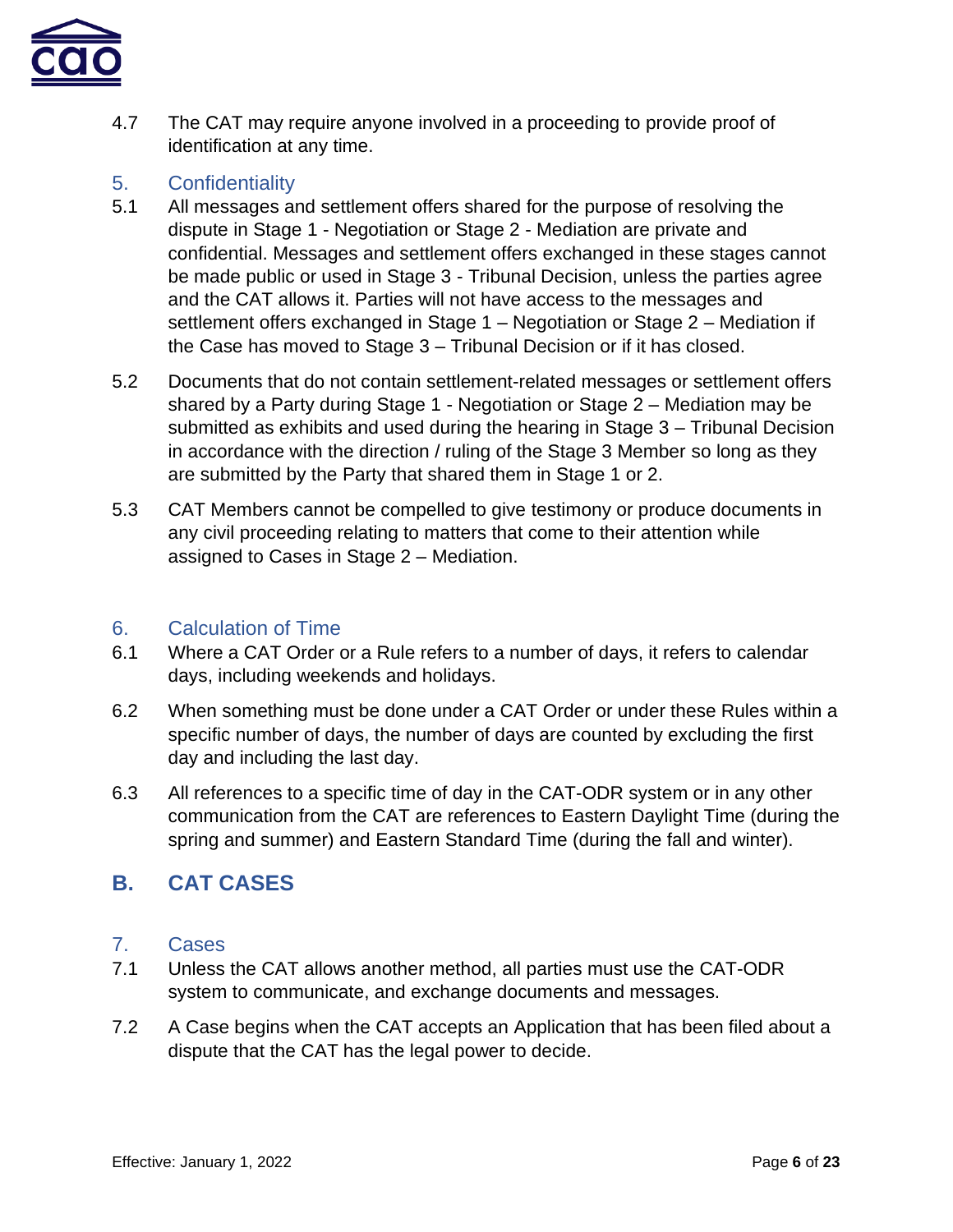

## <span id="page-6-0"></span>8. Participation

- 8.1 The CAT's purpose is to help resolve disputes. This requires Parties to participate in the Case and make a genuine effort to resolve the dispute.
- 8.2 All Parties and representatives must:
	- (a) participate in the way that the CAT directs, including e-mail or other online communications, telephone conference calls, videoconferences and other methods;
	- (b) have enough information and instructions to effectively participate in the Case, and have the authority to make agreements or settle any issues;
	- (c) act in good faith by being honest and not using the CAT-ODR system or CAT processes for an improper purpose;
	- (d) not allow anyone to falsely represent them in the CAT-ODR system;
	- (e) communicate in a way that is timely, courteous and respectful of everyone; and
	- (f) follow the directions and Orders of the CAT Member.

#### <span id="page-6-1"></span>9. Representation

- 9.1 A Party may be represented by:
	- (a) a lawyer or paralegal licensed by the Law Society of Ontario; or
	- (b) a person who is exempt from the Law Society's licensing requirements. This includes a friend or family member who is helping without receiving any fee, or a person who is a licensed condominium manager.
- 9.2 Representatives must have the authority to act and to enter into Settlement Agreements and Consent Orders on behalf of the entities they represent.
- 9.3 The CAT may require a condominium corporation and/or its representative to provide evidence that the condominium corporation has a quorum of directors on its board, has the authority to direct a representative in a CAT Case, and/or has duly directed that the person appearing as its representative by resolution of the board.
- 9.4 A Representative may do anything a Party may do on their behalf. Representatives must follow any CAT directions or Orders for the Party they represent.
- 9.5 If there is any change in Representatives, the change must be made immediately in the CAT-ODR system. When a change occurs, the CAT may make directions,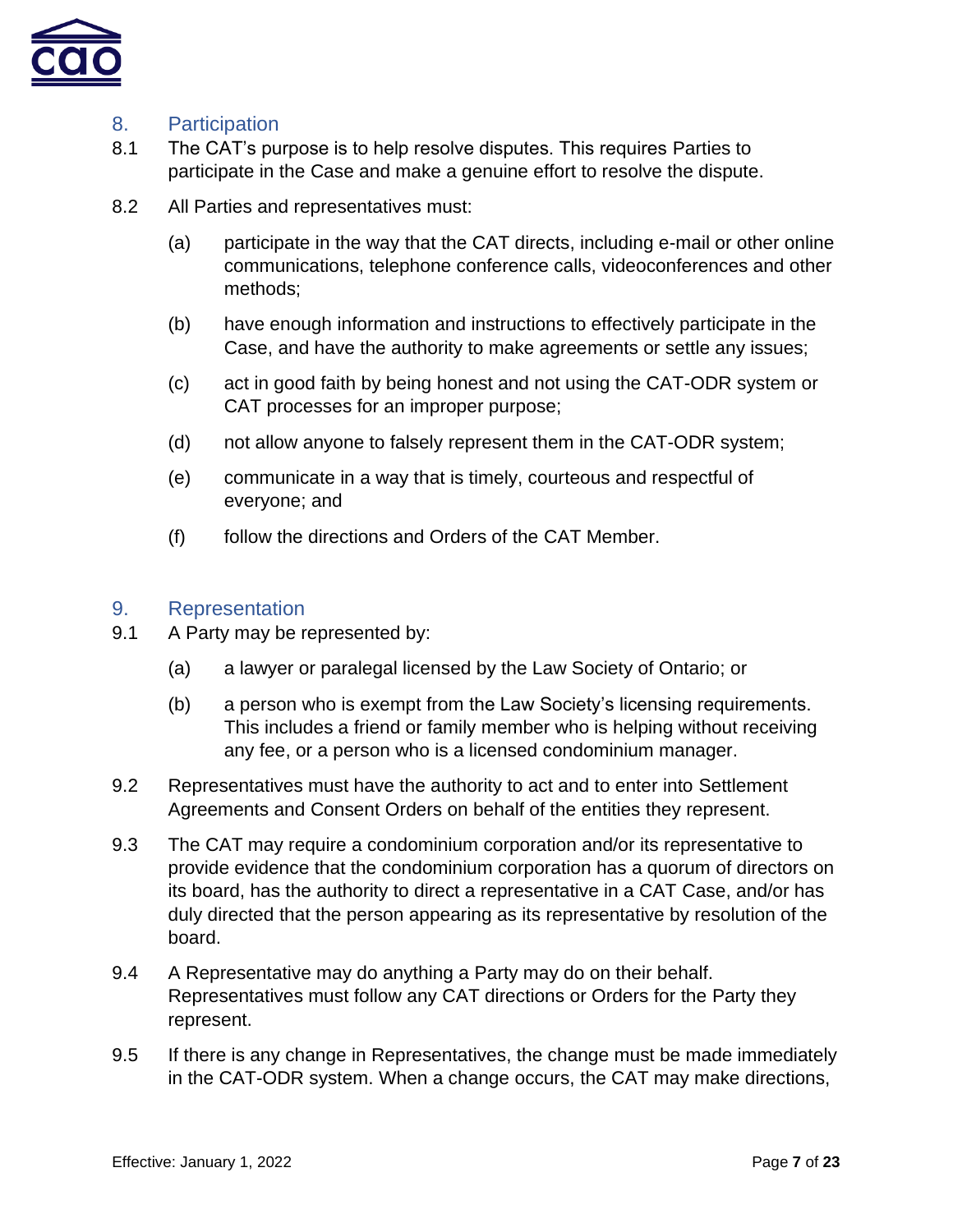

Orders or changes to ensure that the process is fair and to prevent unnecessary delays.

9.6 The CAT may disqualify a Representative that is not licensed by the Law Society of Ontario from appearing before it if the Representative's appearance would lead to an abuse of process.

## <span id="page-7-0"></span>10. Delivery of Electronic Documents

- 10.1 Documents must be in an electronic form and delivered by using the CAT-ODR system, unless the CAT allows or requires delivery by e-mail or another method.
- 10.2 The CAT may require that documents be delivered by a certain time, and in a certain format or quality, or with limits in file size or number of files.
- 10.3 If documents are not in an acceptable format, quality, number or size, the CAT may require the person who provided those documents to provide them in an acceptable way.

## <span id="page-7-1"></span>11. Communications and Contact Information

- 11.1 Every Party must provide their contact information in the CAT-ODR system. If their contact information changes, they must update their information in the CAT-ODR system as soon as possible. Contact information includes:
	- (a) an e-mail address; and
	- (b) a mailing address.
- 11.2 Every party must check the CAT-ODR system and their e-mail for communications related to their Case at least once every weekday (i.e., Monday to Friday, except for holidays), or as often as directed by the CAT.

## <span id="page-7-2"></span>12. No Contact with CAT Members

12.1 No party or member of the public shall contact or attempt to contact a CAT Member outside of the CAT-ODR system unless specifically directed to do so by that CAT Member.

## <span id="page-7-3"></span>13. Availability

13.1 Parties are expected to actively participate in the Case while it is open. If a Party will be unavailable and requires an adjournment or a delay while a Case is in Stage 2 or Stage 3, they must notify the CAT Member assigned to the Case in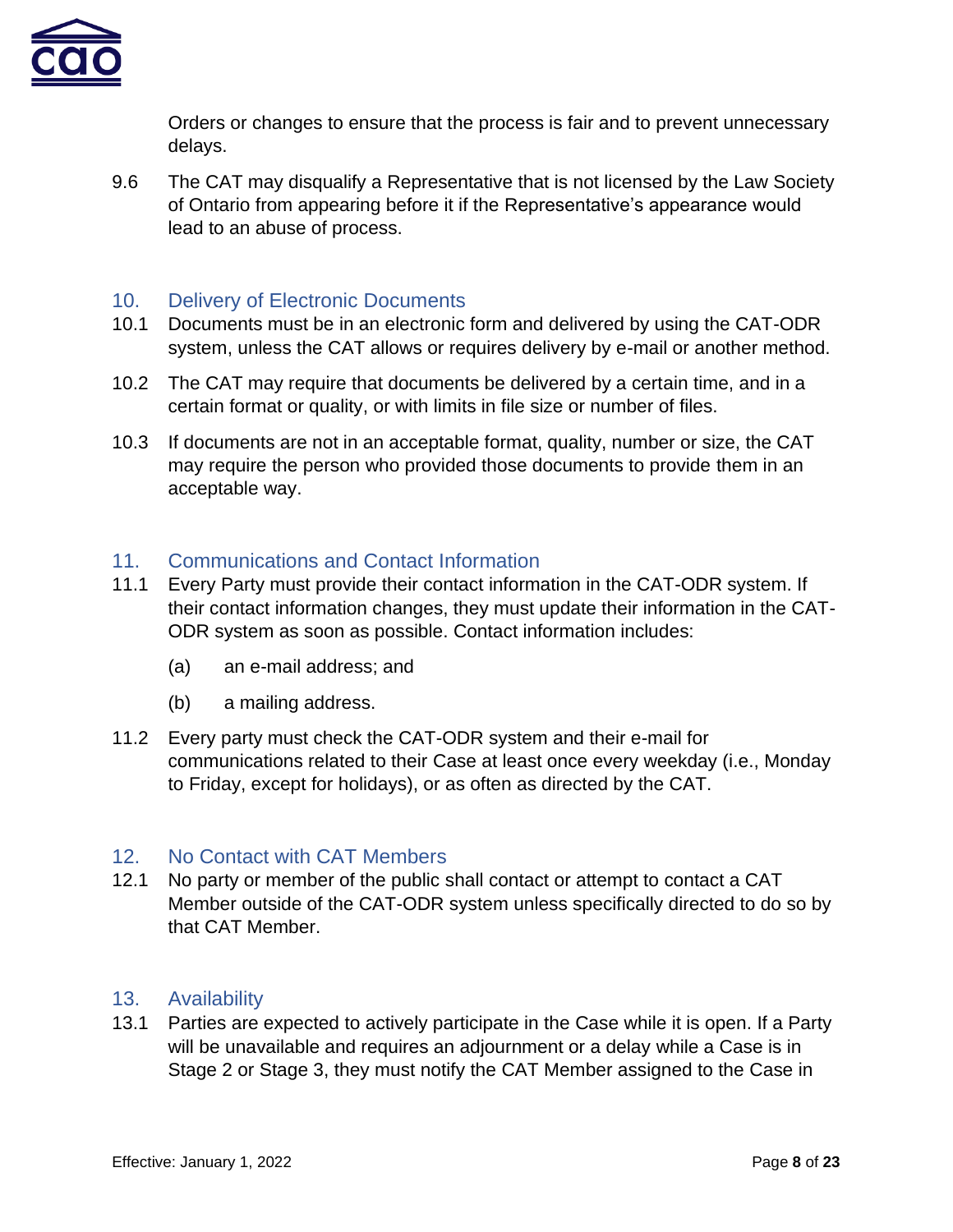

advance and follow any directions or Orders the CAT Member gives. CAT Members will proactively notify the Parties of any periods of unavailability.

## <span id="page-8-0"></span>14. Sale of Unit

- 14.1 If a Party sells their unit while their Case is still open (e.g., they have completed the sale and are no longer the owner of the unit), they must immediately notify the CAT.
	- In Stage 1, notifications can be sent by email to CATinfo@condoauthorityontario.ca
	- In Stage 2 or Stage 3, Parties should notify the CAT Member assigned to the Case.

## <span id="page-8-1"></span>15. Act Ceases to Govern Property

- 15.1 If the *Condominium Act, 1998* ceases to govern the property that is the subject of an active Case, the parties must immediately notify the CAT. This might occur, for example, upon sale of the property under [section 124 of the Act.](https://www.ontario.ca/laws/statute/98c19#BK247)
	- In Stage 1, notifications can be sent by email to [CATinfo@condoauthorityontario.ca](mailto:CATinfo@condoauthorityontario.ca)
	- In Stage 2 or Stage 3, Parties and Intervenors should notify the CAT Member assigned to the Case.

## <span id="page-8-2"></span>16. Termination of Tenancy

- 16.1 If a Party has a residential or commercial tenancy agreement and their tenancy concludes while their Case is still open, they must immediately notify the CAT.
	- In Stage 1, notifications can be sent by email to [CATinfo@condoauthorityontario.ca](mailto:CATinfo@condoauthorityontario.ca)
	- In Stage 2 or Stage 3, Parties should notify the CAT Member assigned to the Case.

### <span id="page-8-3"></span>17. Intervenors

- 17.1 When an Application is filed by one or more Applicants against a non-owner Occupant of a condominium unit (e.g., a tenant), the Applicant will be required to identify and deliver the Notice of Case to the owner of the unit as an Intervenor.
- 17.2 When an Application is filed by one or more Applicants against the owner of a unit that is occupied by another individual, the Applicant will be required to identify and deliver the Notice of Case to the Occupant of the unit as an Intervenor if the Case relates to the acts or omissions of that Occupant.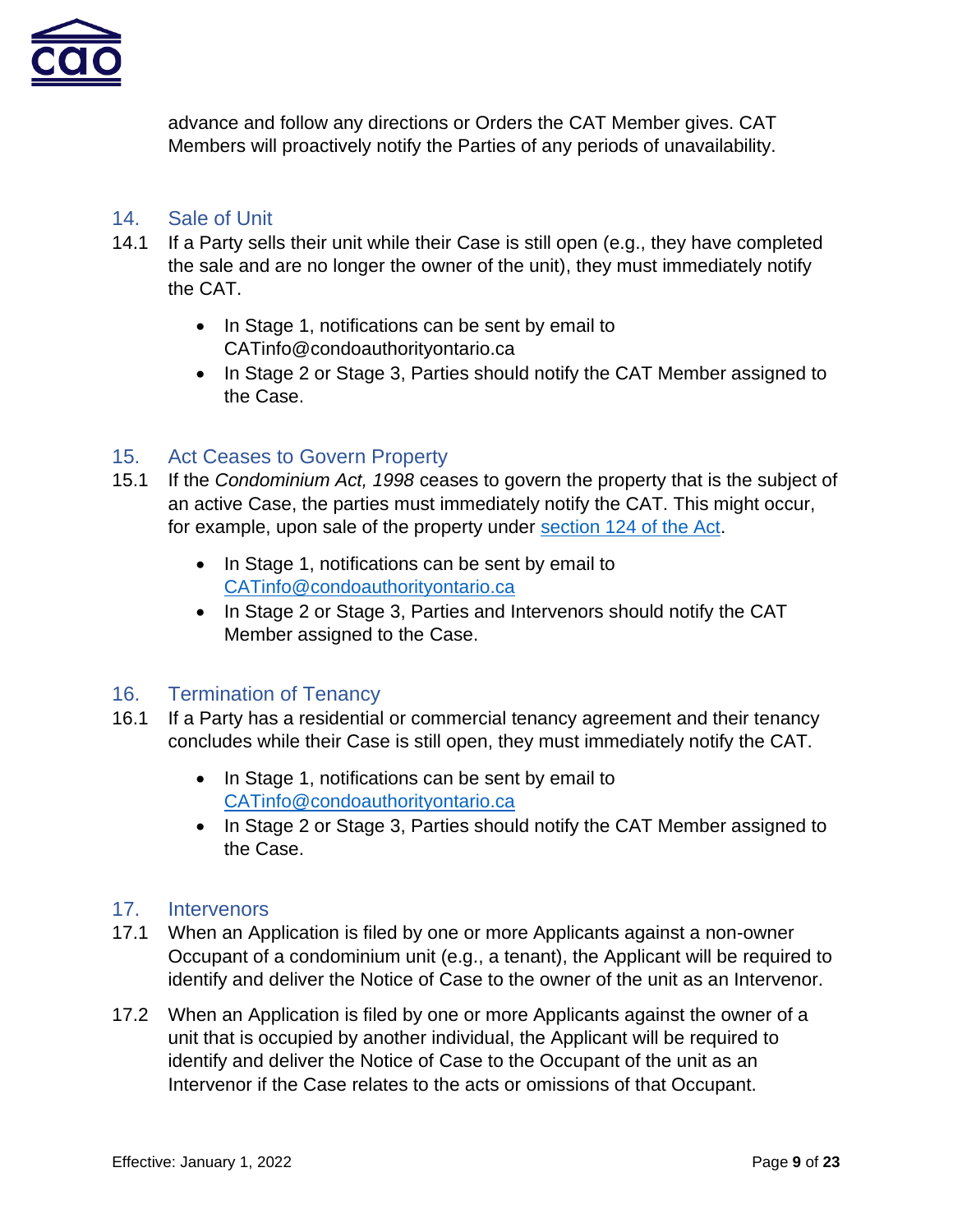

- 17.3 A condominium corporation that is not already a Party to an Application filed against a unit Owner and/or Occupant of that condo corporation is entitled to participate in that Case as an Intervenor. Applicants filing such Applications will be required to identify and deliver the Notice of Case to the condominium corporation as an Intervenor.
- 17.4 When an Application is filed by one or more Applicants against a condominium corporation in respect of a shared facilities agreement with one or more other condominium corporations, the Applicant(s) will be required to identify and deliver the Notice of Case to the other condominium corporation(s) that are Party to the shared facilities agreement as an Intervenor.
- 17.5 Intervenors referred to in Rules 17.1 17.4 are parties to the Case and have all of the rights and responsibilities of a Party, in accordance with the *Condominium Act, 1998* and these Rules.
- 17.6 If an Intervenor abstains from voting on a settlement offer in Stage 1 Negotiation and all other Parties agree to that settlement offer, a Settlement Agreement will be issued, and the Case will be closed.

### <span id="page-9-0"></span>18. Joint Cases

- 18.1 Two or more people may file a Case as joint Applicants if they agree to have one Applicant or Representative act for all the Applicants in the Case.
- 18.2 The CAT may direct that two or more Cases be joined or heard together, or be heard separately, if the CAT believes it would be fair to do so.
- 18.3 In Cases that are heard together, evidence presented will be treated as the evidence for each of the Applicants, unless the CAT directs otherwise.

### <span id="page-9-1"></span>19. Early Dismissal

- 19.1 The CAT can dismiss an Application or Case at any time in certain situations, including:
	- (a) Where a Case is about issues that are so minor that it would be unfair to make the Respondent(s) go through the CAT process to respond to the applicant(s)'s concerns;
	- (b) Where a case has no reasonable prospect of success;
	- (c) Where a Case is about issues that the CAT has no legal power to hear or decide;
	- (d) Where the Applicant(s) is using the CAT for an improper purpose (e.g., filing vexatious Applications);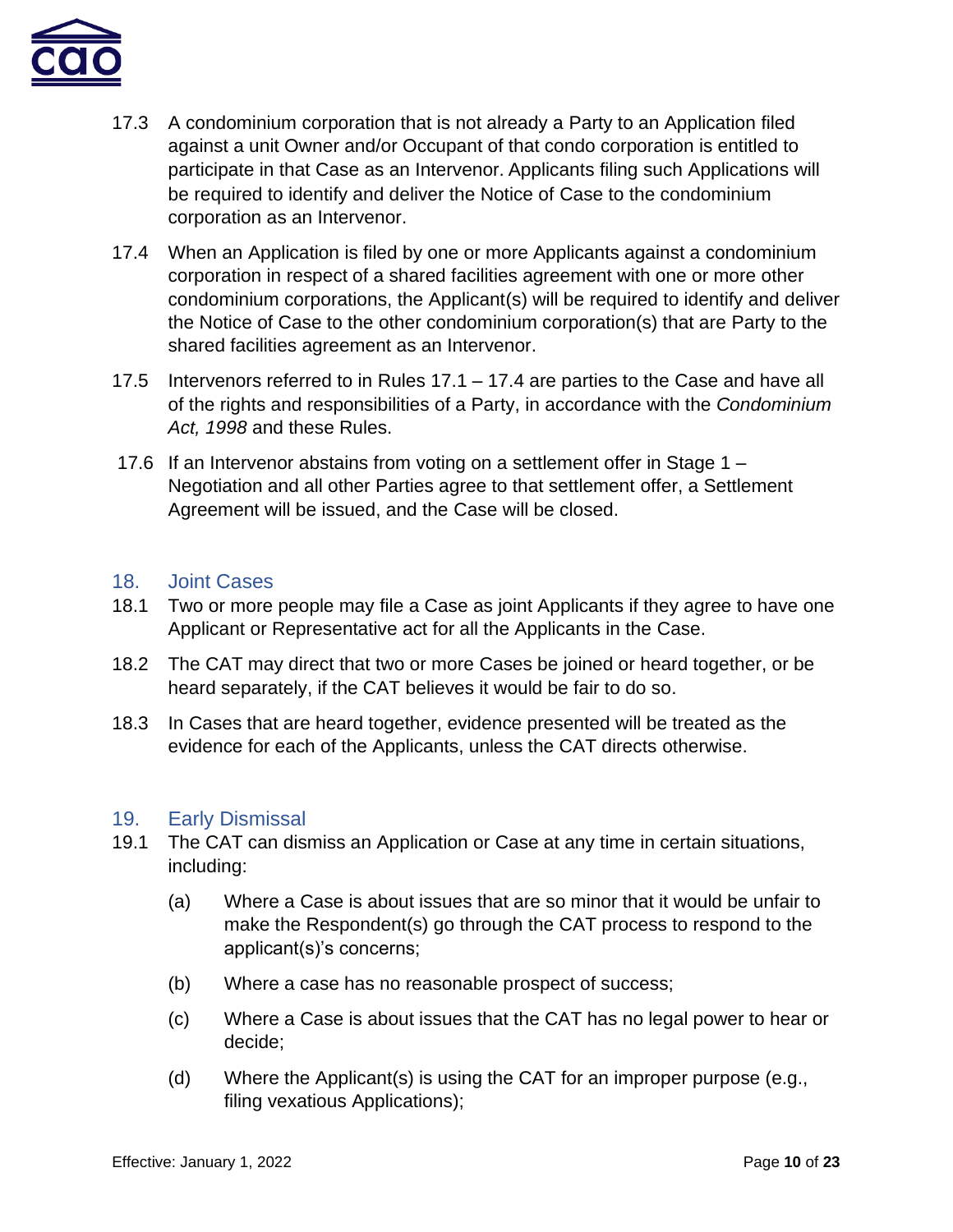

- (e) Where the Applicant(s) has filed documents with the CAT that the Applicant(s) knew or ought to have known contain false or misleading information;
- (f) Where the CAT has found that the Applicant has abandoned their Case because the Applicant no longer wants to continue or is no longer actively involved in the Case; or
- (g) Where the Respondent has not joined the Case and the Applicant has either not delivered all of the Notices as required, or where the Applicant has delivered all of the required notices but has not moved the Case forward to Stage 3 – Tribunal Decision.

## <span id="page-10-0"></span>20. Delivery of Physical Documents

- 20.1 If the Rules or the CAT requires a paper document or any other physical object to be delivered, it may be delivered by:
	- If the recipient is a condominium corporation...
	- (a) Personally giving it to:
		- $\circ$  a member of the condominium corporation's board of directors; or,
		- o the condominium corporation's condominium manager.
	- (b) Sending it by regular mail to:
		- o the condominium corporation's address for service, as shown in the CAO's Public Registry; or,
		- o the address for service for the condominium corporation's condominium manager or condominium management service provider, as shown in the CAO's Public Registry.
	- If the recipient is a unit owner...
	- (a) Personally giving it to:
		- o the unit owner; or,
		- o an adult occupant/resident of the unit who confirms that the unit owner is also an occupant/resident.
	- (b) Sending it by regular mail to:
		- $\circ$  the address for service for the unit owner, as shown in the record of owners and mortgagees that the condominium corporation is required to maintain under section 46.1 of the *Condominium Act, 1998; or,*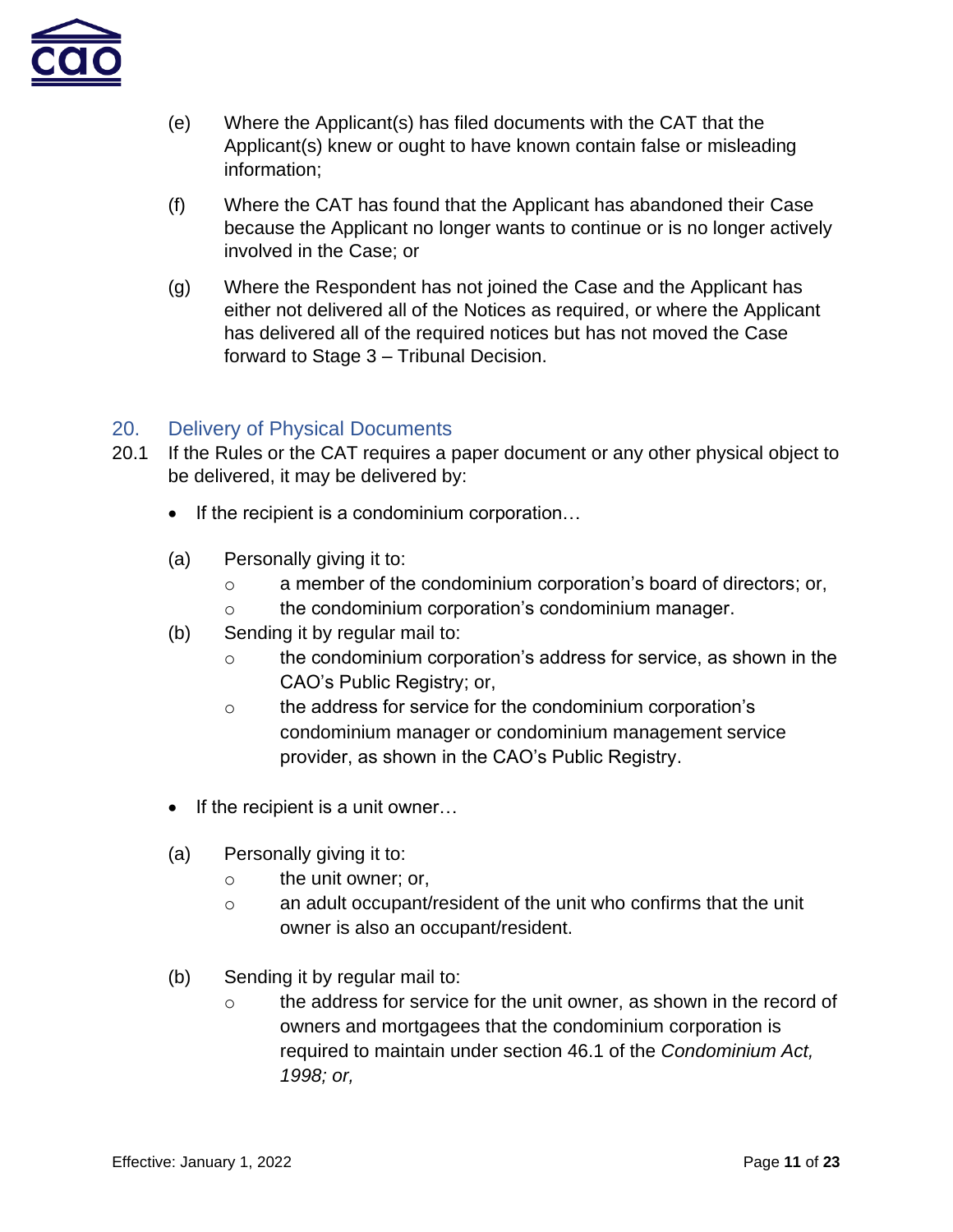

- $\circ$  the unit's address, if there is no address for service listed in the record of owners and mortgagees that the condominium corporation is required to maintain under section 46.1 of the *Condominium Act, 1998.*
- If the recipient is an Occupant...
- (a) Personally giving it to the Occupant.
- (b) Sending it by regular mail to the unit's address.

Note: This does not apply to a summons to a witness, which must be personally given to the witness.

- 20.2 When a Party or the CAT delivers a physical document, that document is considered to be received at the following times:
	- (a) if delivered by mail, five days after the postmark date on the envelope; or,
	- (b) if personally delivered, at the time when it is delivered to the person.
- 20.3 The CAT may require the sender of a paper document to prove its delivery by giving delivery details as the CAT requires.
- 20.4 If a Party fails to deliver a paper document as required, the CAT may:
	- (a) proceed with the Case if satisfied there will be no prejudice to the Party entitled to receipt of the document;
	- (b) adjourn the Case; or,
	- (c) dismiss the Case or request.
- 20.5 If a Party fails to deliver a paper document as required by this section, the CAT may still deem it to have been validly delivered if it is proven that the document's contents came to the attention of the person or entity for whom it was intended within the required time period.

### <span id="page-11-0"></span>21. Public Access

- 21.1 In addition to these Rules and any direction or Order of the CAT, the CAT will also be guided by the Access and Privacy Policy of the Condominium Authority of Ontario.
- 21.2 The public may have reasonable access to adjudicative records related to Stage 3 - Tribunal Decision, including documents and messages that are uploaded or sent through the CAT-ODR system. This public access may be delayed until after the Case is closed.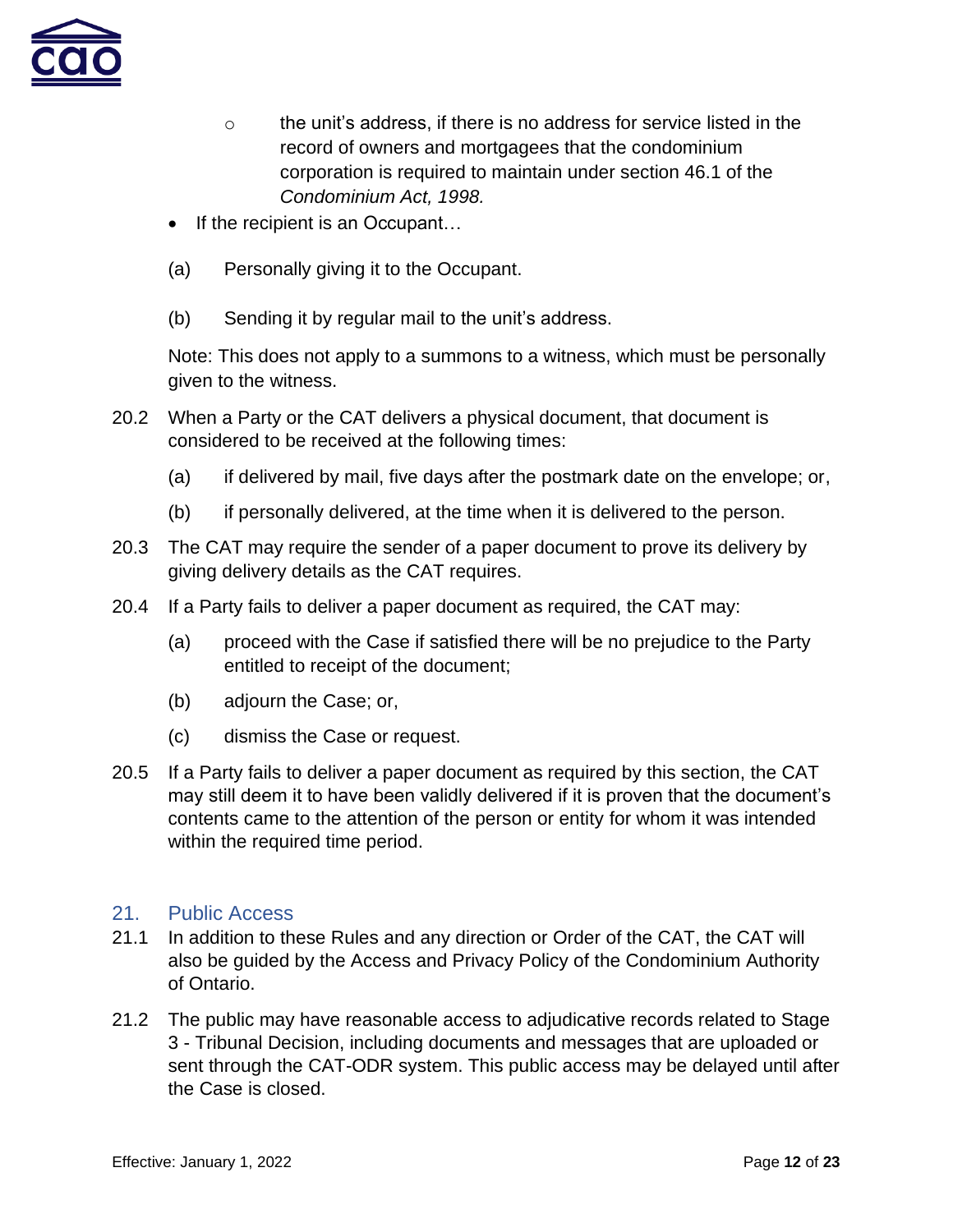

- 21.3 As stated in the CAO's Access and Privacy Policy, CAT Case files may include the following adjudicative records:
	- The Applicant's Application and any other documents submitted when the Case was filed
	- Notices of hearing
	- Correspondence to and from the CAT
	- Written submissions:
	- Documentary evidence;
	- Recordings of oral portions of the proceeding, if any;
	- Orders and / or decisions: and,
	- Hearing schedules.
- 21.4 Any person may request that the CAT close all or part of a Case to the public or restrict public access to the CAT's adjudicative records. Requests under this section can be made at any time, even after the Case has closed.
- 21.5 The CAT may take any steps and make any directions or Orders that are needed to protect the confidentiality of personal information. The CAT may do this after a request or without a request from a Party, in accordance with the CAO's Access and Privacy Policy.

## <span id="page-12-0"></span>22. Human Rights Code Needs

22.1 The CAT is committed to accessibility and equal access to its services. All Parties who have needs related to the Human Rights Code have a right to equal access to the CAT's services. Parties with Code-related accessibility needs should inform the CAT as soon as possible.

### <span id="page-12-1"></span>23. English or French

- 23.1 Cases may be conducted in English or French, as guided by the CAT's French Language Services Policy.
- 23.2 A Party may change their preferred language for participation from English to French or from French to English. Parties must notify the CAT of any change in language preference as soon as possible.

# <span id="page-12-2"></span>**C. FILING AN APPLICATION**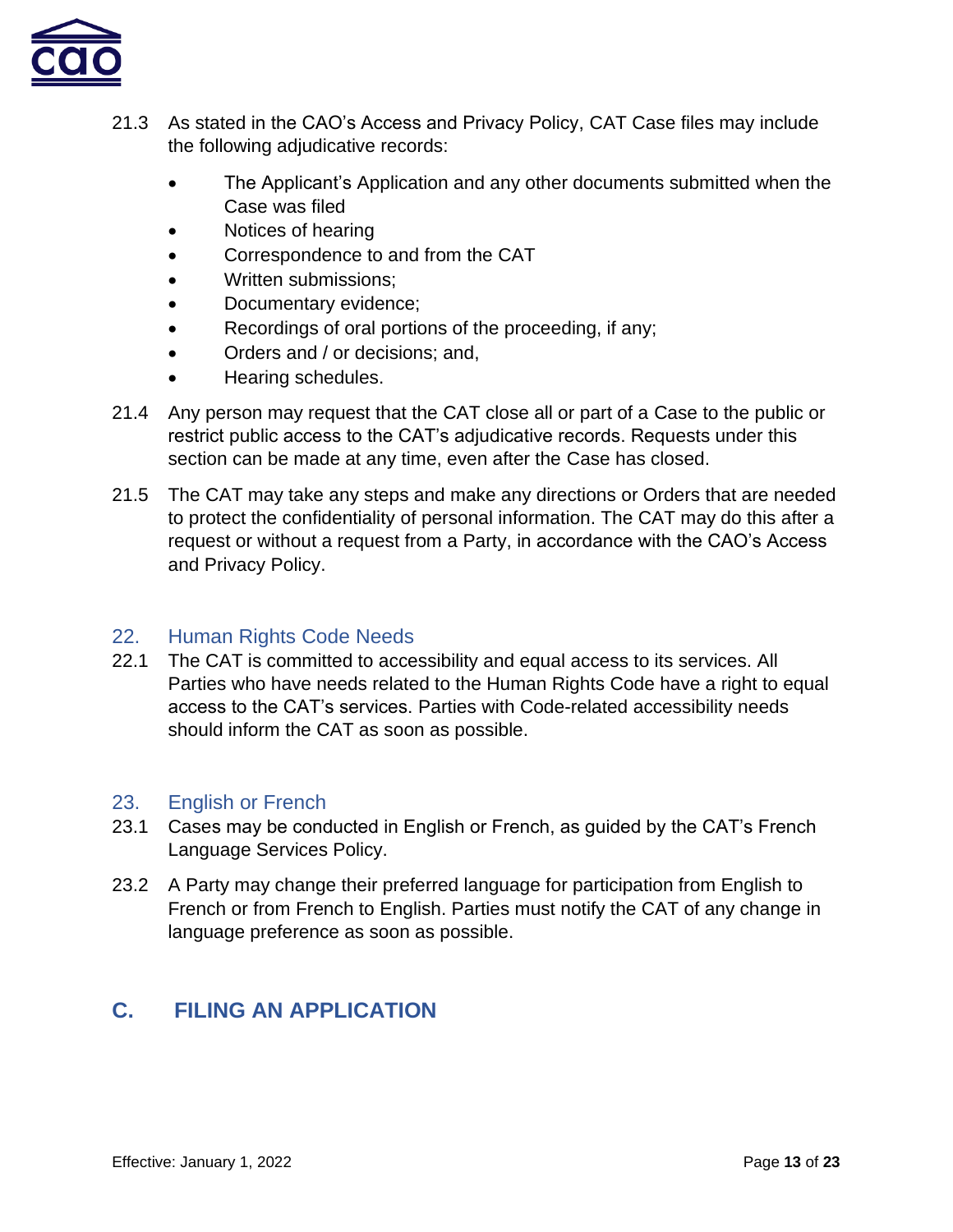

## <span id="page-13-0"></span>24. Filing an Application with the CAT

- 24.1 The Applicant(s) can file an Application with the CAT only through the CAT-ODR system, unless the CAT allows for another method.
- 24.2 The CAT may review an Application to identify issues such as whether it is incomplete, late, or about a dispute that the CAT has no legal power to decide. The CAT may also require Applicants to provide documents related to the issues in dispute to determine if the CAT has jurisdiction over the issues raised in the Application. The CAT will inform the Applicant(s) what they can do to try to fix any problems and may request that additional information or documents be required to ensure that the CAT has jurisdiction over the issues in dispute. These problems may include the Application being:
	- (a) incomplete;
	- (b) late; or
	- (c) about a dispute that the CAT may have no legal power to hear or decide.
- 24.3 If the Applicant(s) do not respond to or address the issues identified, the CAT, the CAT will inform the Applicant(s) in writing that it will not be allowed to continue and provide reasons why. The Applicant(s) will have a chance to explain why the Application should be allowed to continue. Based on the response, a CAT Member will decide to either dismiss the Case or allow it to continue.
- 24.4 When the Application is accepted, the CAT will give the Applicant a Notice of Case with instructions about how to deliver this Notice to the Respondent(s) and any Intervenor(s). The Notice of Case has information about how the Respondent(s) and Intervenor(s) can join the CAT-ODR system to participate in the Case.
- 24.5 The Applicant(s) must deliver the Notice of Case to the Respondent(s) and to the Intervenor(s) (if any). This Notice can be delivered by any of the methods described in Rule 20.1.

## <span id="page-13-1"></span>25. Applications filed by Multiple Applicants

- 25.1 If an Application involves multiple Applicants, all Applicants must have joined the Application before it can be submitted to the CAT.
- 25.2 The Primary Applicant (in most instances, the person who commenced the Application) must pay the CAT fees to file the Application and to move the Case from Stage 1 to Stage 2 or from Stage 2 to Stage 3.
- 25.3 The CAT may remove an Applicant from an Application or Case for failing to participate. The CAT will only remove an Applicant in response to a unanimous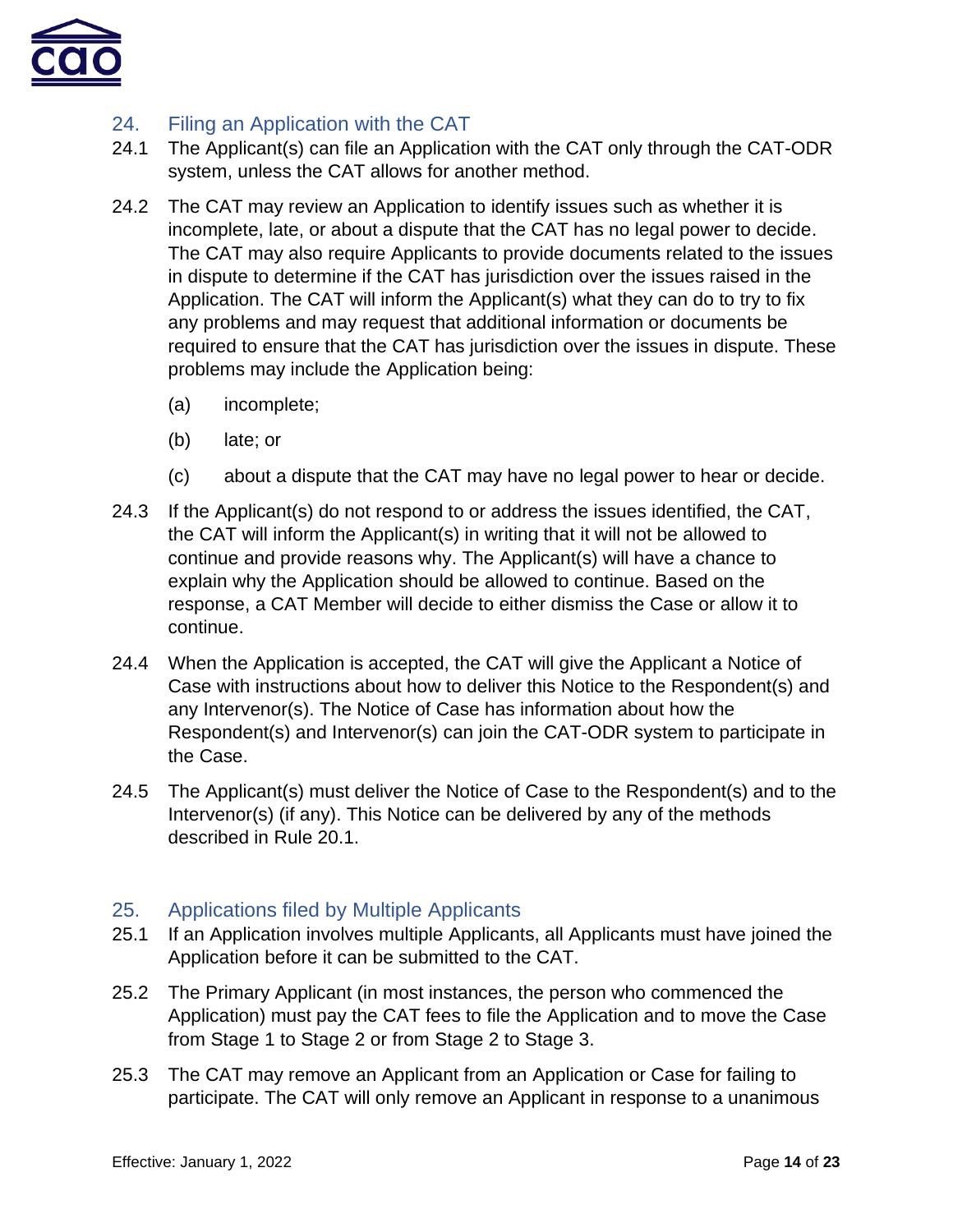

request from the other Applicants and will notify the Applicant and give them an opportunity to participate in the Case before they are removed.

### <span id="page-14-0"></span>26. Joining a Case

26.1 The Respondent and/or any Intervenor that receives a Notice of Case must join the Case using the CAT-ODR system within seven days of receipt, unless the CAT allows for another method.

## <span id="page-14-1"></span>27. Process in the absence of the Intervenor(s)

- 27.1 If any Intervenor does not respond to the Notice of Case or any further notices that the CAT has directed the Applicant to deliver, the Case will proceed through the dispute resolution process (beginning in Stage 1 – Negotiation) without any further notice to the Intervenor.
- 27.2 Intervenors who have received a Notice of Case may join active Cases at any time, even if the Case has proceeded to Stage 3. If the Case has already commenced, the Intervenor will join the Case in its current stage.

## <span id="page-14-2"></span>28. Process in the Absence of the Respondent(s)

- 28.1 If any Respondent does not respond to the Notice of Case or any further notices that the CAT has directed the Applicant to deliver to the Respondent, the Applicant may ask the CAT to make an Order without hearing further from that Respondent. In these circumstances, the Case will proceed immediately to Stage 3 – Tribunal Decision.
- 28.2 A Respondent or Intervenor is considered to have not responded if the following Notices were delivered using one of the delivery methods in Rule 20.1 and they have not joined the Case:
	- (a) a paper copy of the Notice of Case
	- (b) a paper copy of the Second Notice of Case
	- (c) a paper copy of the Final Notice of Case
- 28.3 Respondents may join active Cases at any time, even if the Case has proceeded to Stage 3. If the Case has already commenced, the Respondent will join the Case wherever it is in the process.

## <span id="page-14-3"></span>**D. STAGE 1 – NEGOTIATION**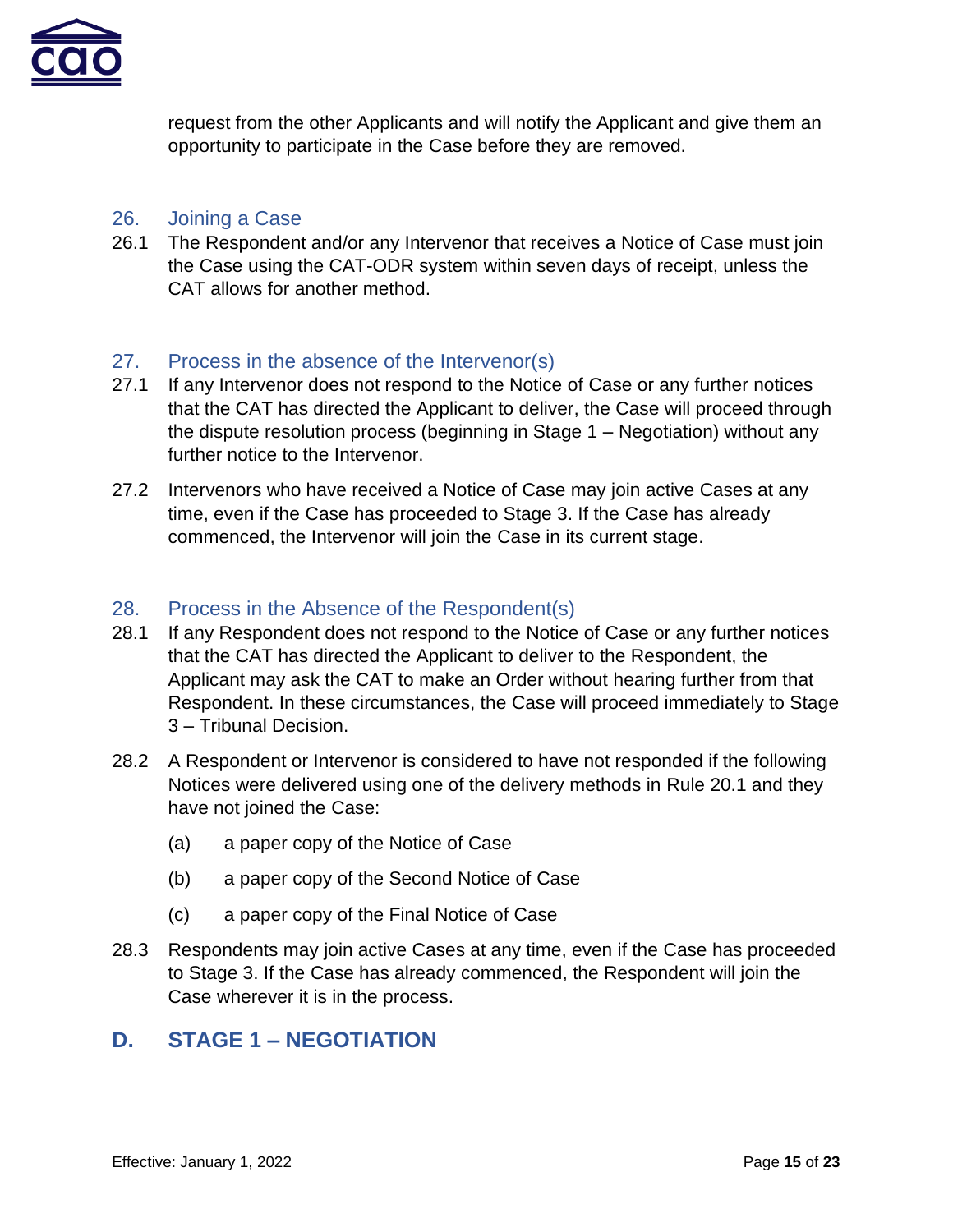

### <span id="page-15-0"></span>29. Negotiation

29.1 During this stage, the Parties will use the CAT-ODR system to negotiate by exchanging settlement offers, documents and messages. If the Parties agree to settle the issues in dispute in this stage, the CAT-ODR system will automatically create a Settlement Agreement that includes the terms they agreed upon. If the Parties do not agree to settle the issues in dispute, the Applicant(s) can choose to pay the fee and move the Case to Stage 2 – Mediation.

Generally, Stage 1 – Negotiation will occur without intervention or assistance from the CAT, but Parties can notify the CAT if a Party is behaving improperly or not following a CAT direction or Order.

## <span id="page-15-1"></span>30. Ending Stage 1

- 30.1 The CAT will end Stage 1 and close the Case if:
	- (a) the Parties have reached a Settlement Agreement that resolves all the issues in dispute;
	- (b) the Applicant(s) have properly informed the CAT that they are withdrawing their Case;

**Note**: If there are multiple Applicants and one or more, but not all, of the Applicants withdraw from the Case, the Case will remain open with the remaining Applicants.

- (c) the Parties notify the CAT that they have resolved the issues in dispute; or
- (d) there has been no activity on the Case by any Party in the CAT-ODR system for more than 30 days.
- 30.2 The Applicant(s) may move from Stage 1 to Stage 2 by paying the Stage 2 Fee.
- 30.3 If the Case involves multiple Applicants, the Case will only move to Stage 2 if all Applicants agree.

# <span id="page-15-2"></span>**E. STAGE 2 – MEDIATION**

### <span id="page-15-3"></span>31. Mediation

31.1 In this stage, the CAT assigns a Mediator to work with the Parties to try to resolve the issues in dispute. If the Parties agree to settle the issues in dispute in this stage, the CAT-ODR system will provide them with either a Settlement Agreement or a Consent Order that includes the terms they agreed upon. If the Parties do not agree to settle, the Mediator will discuss how to prepare for a Hearing in Stage 3 – Tribunal Decision. The Applicant can then choose to pay the fee and move the Case to Stage 3 – Tribunal Decision.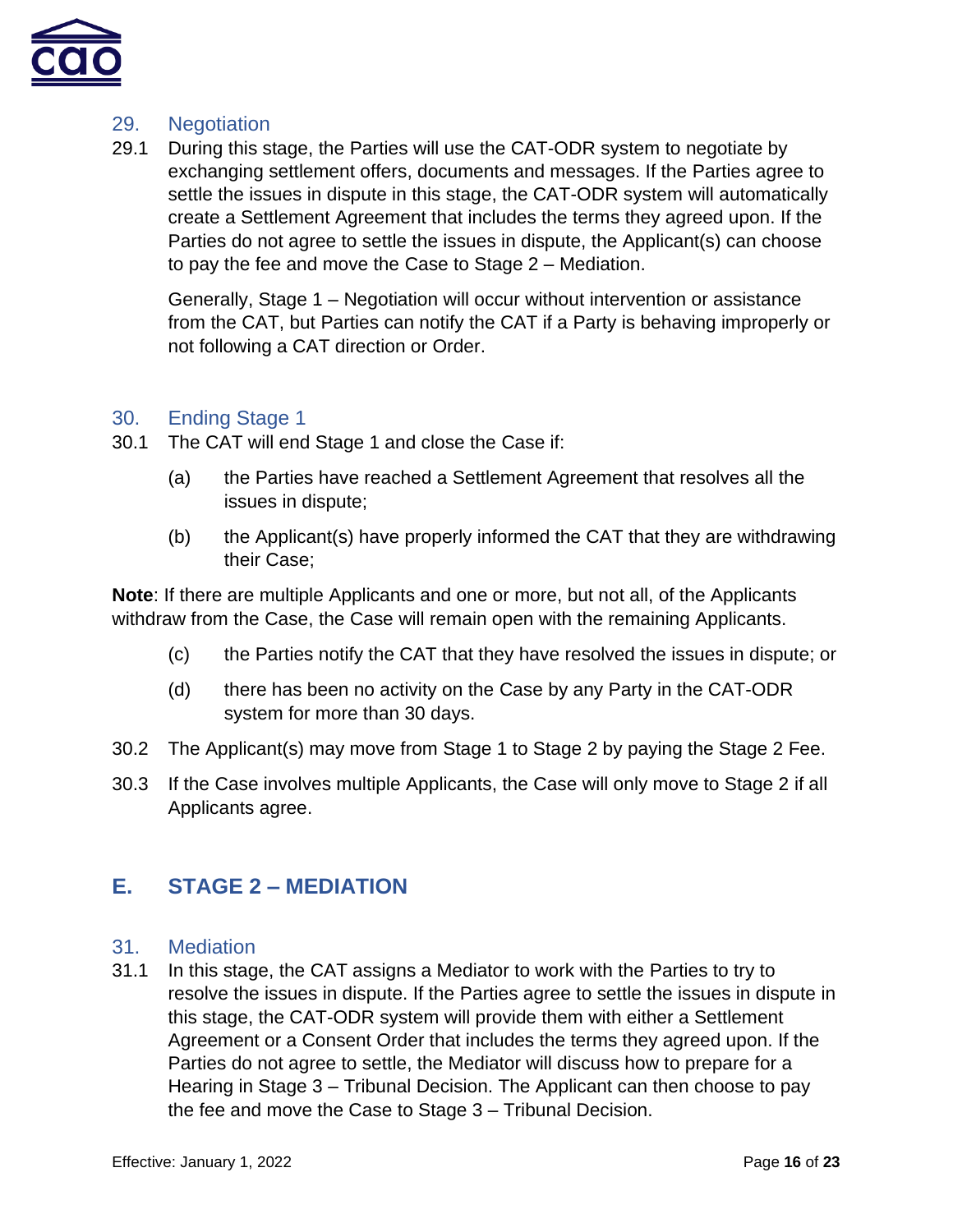

## <span id="page-16-0"></span>32. Assignment of CAT Members

32.1 The CAT Chair (or their delegate) may assign a CAT Member or any other person as the Mediator in Stage 2.

### <span id="page-16-1"></span>33. Directions and Communications

- 33.1 The Mediator may give directions to ensure that the mediation is properly conducted, and that the Parties have enough information and understanding of the issues to properly agree to any settlement. A Mediator who is a CAT Member may make Orders that the Parties must follow.
- 33.2 The Mediator may sometimes communicate confidentially with only one Party. If the Mediator does this, the Mediator will inform the other Parties about the oneon-one communication, without saying what was discussed.

#### <span id="page-16-2"></span>34. Ending Stage 2

- 34.1 If the Mediator believes that the Parties are unlikely to agree to settle the Case, the Mediator will discuss their readiness for Stage 3 - Tribunal Decision. This includes:
	- (a) identifying the facts they can agree on;
	- (b) identifying what witnesses and evidence they want to use;
	- (c) discussing how to simplify the issues;
	- (d) explaining what to expect and how stage 3 will work;
	- (e) anything else that may help the Stage 3 Tribunal Decision process be fair, focused and efficient.
- 34.2 The Applicant(s) may pay the Stage 3 fee and move the Case from Stage 2 to Stage 3 after the Mediator has allowed them to do so.
- 34.3 The CAT will end Stage 2 and close the Case if:
	- (a) the Parties have agreed to a Settlement Agreement that resolves the issues in dispute;
	- (b) the Parties agree to the CAT making a Consent Order that resolves the issues in dispute;
	- (c) the Applicant(s) has properly informed the CAT that they are withdrawing their Case, or that the Parties have settled the Case;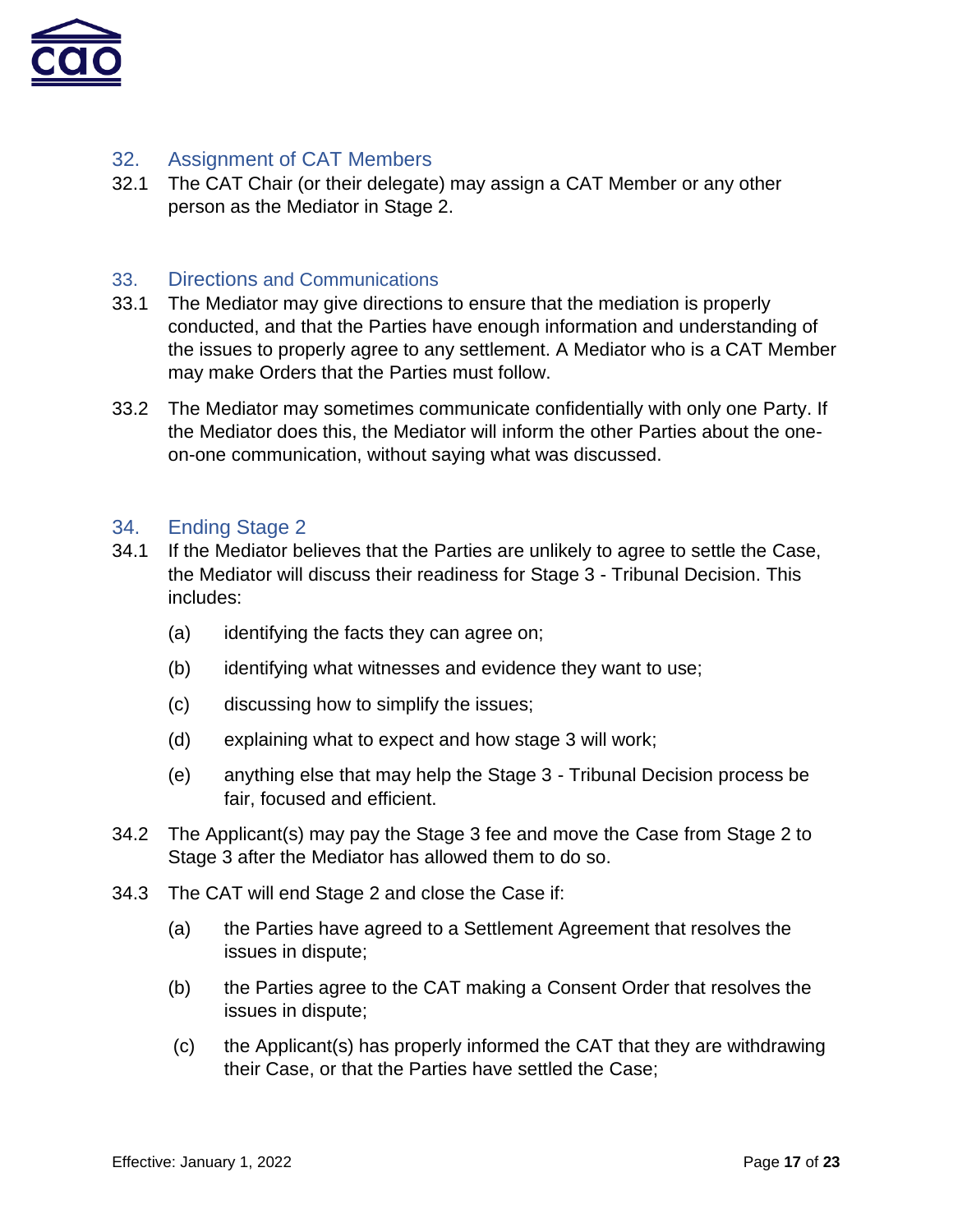

**Note**: If there are multiple Applicants and one or more, but not all, of the Applicants withdraw from the Case, the Case will remain open with the remaining Applicants.

- (d) the Mediator finds that the Applicant(s) has abandoned the Case because there has been no discussion on the CAT-ODR system for more than 15 days;
- (e) the Applicant(s) has not paid the Stage 3 fee for more than 15 days; or,
- (f) the Mediator dismisses the Case (e.g., because the Mediator determines the Case was filed for an improper purpose or that the CAT does not have jurisdiction to deal with the issues in dispute).
- 34.4 If the Case involves multiple Applicants, the Case will only move to Stage 3 if all Applicants agree.

### <span id="page-17-0"></span>35. Mediator's Refusal of Settlement Agreement or Consent Order

35.1 Mediators can refuse to incorporate the terms agreed upon by the Parties into a Settlement Agreement or Consent Order if they conclude that the terms violate the *Condominium Act, 1998*, or another law.

### <span id="page-17-1"></span>36. Stage 2 Summary and Order

- 36.1 If the Applicant(s) has paid the fee for Stage 3, the Mediator will prepare a Stage 2 Summary and Order. This document will be given to the Parties and used by the CAT Member who hears and decides the Case in Stage 3. This document will:
	- (a) summarize the issues that the CAT should decide. It will also identify if any issues have been resolved. The summary will respect the confidentiality of the communications and settlement offers in Stage 2; and,
	- (b) include any Orders about the procedures the Parties must follow to make Stage 3 fair, focused and efficient.

# <span id="page-17-2"></span>**F. STAGE 3 – TRIBUNAL DECISION**

### <span id="page-17-3"></span>37. Tribunal Decision

37.1 In this stage, the CAT assigns a CAT Member to hear the arguments and evidence and decide the Case. The CAT Member uses the CAT-ODR system to manage the Hearing by giving Parties the ability to exchange messages and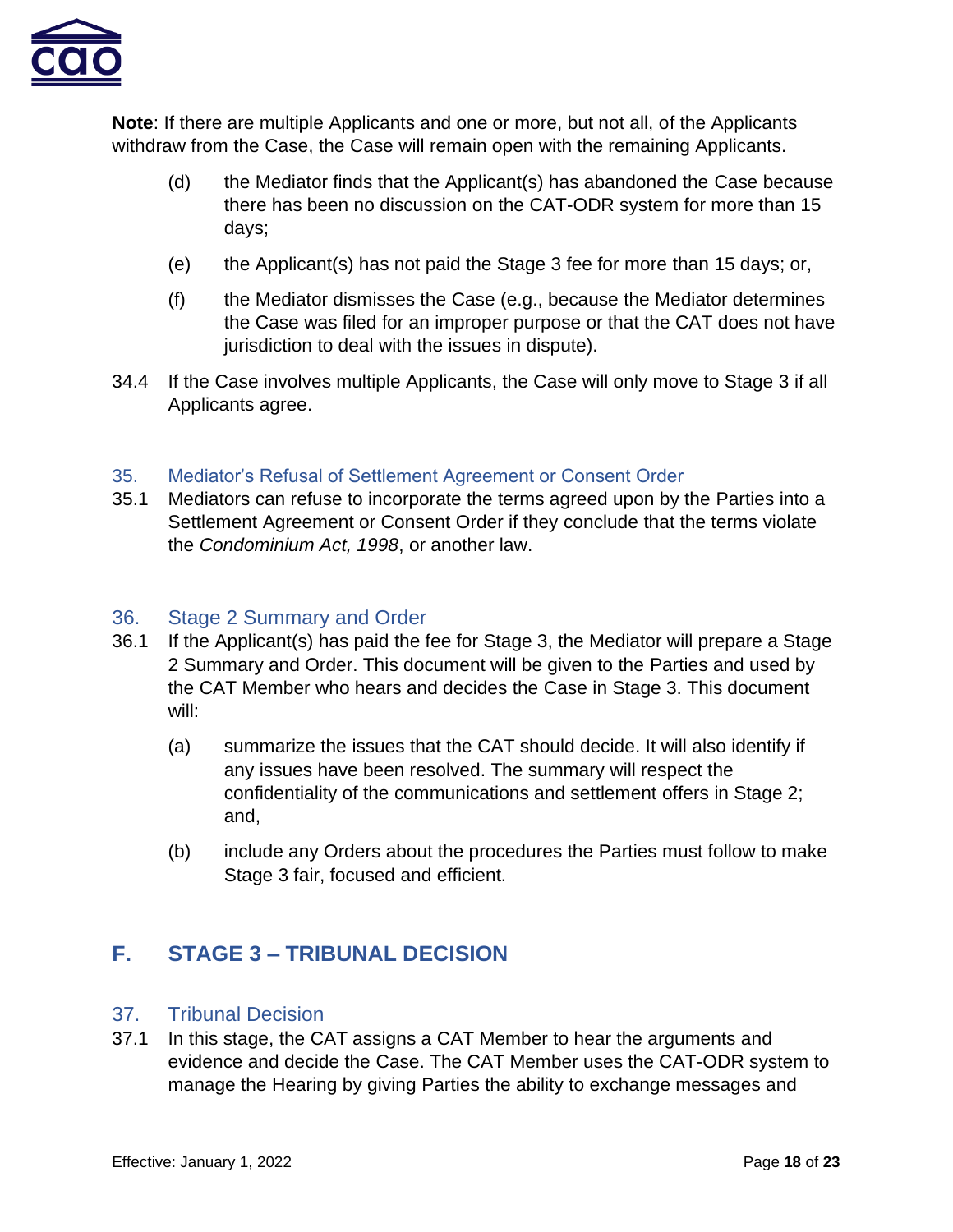

documents. At the end of the Hearing, the CAT Member applies the law and makes a final and legally binding Decision that everyone must follow.

### <span id="page-18-0"></span>38. The Schedule

38.1 In Stage 3, the CAT Member manages the Hearing through the Schedule. The Schedule is used to give Parties permissions to perform actions in the CAT-ODR system, including posting messages in the "Written Hearing" tab, uploading documents or evidence in the "Documents" tab, or adding witnesses in the "Witnesses" tab.

### <span id="page-18-1"></span>39. Assignment of Members

- 39.1 The Chair (or their delegate) will assign one or more CAT Members to hear and decide a Case in Stage 3 - Tribunal Decision.
- 39.2 If two or more CAT Members are assigned to hear and decide a Case in Stage 3, one of the Members shall be assigned as the Presiding Member, and this Member will be responsible for managing the Stage 3 process.
- 39.3 If three CAT Members are assigned to hear and decide a Case in Stage 3, the decision of a majority of Members shall be the Decision of the CAT. If two CAT Members are deciding a Case and they do not agree on a Decision, the Decision of the Presiding Member shall be the Decision.

### <span id="page-18-2"></span>40. Disclosure of Documents, Information and Evidence

- 40.1 All Parties are responsible for providing evidence to support their positions.
- 40.2 All Parties must use the CAT-ODR system to deliver their documents and evidence to the other Parties. This is normally done at the beginning of Stage 3 and is called "disclosure." Disclosure typically includes:
	- (a) all documents that the Party will use as evidence in Stage 3; and,
	- (b) a list of witnesses whom the Party wants to give evidence in Stage 3, together with a short summary of each witness's evidence.
- 40.3 At any time during Stage 3, the CAT may require a Party to disclose any documents or other material if the CAT considers it necessary for a better understanding of the issues in dispute, unless the CAT is satisfied the document or material is privileged.
- 40.4 Parties must follow the CAT's Orders or directions about what, how and when any documents, information or evidence must be delivered. If a Party fails to follow these Rules or the CAT's Orders or directions about disclosure of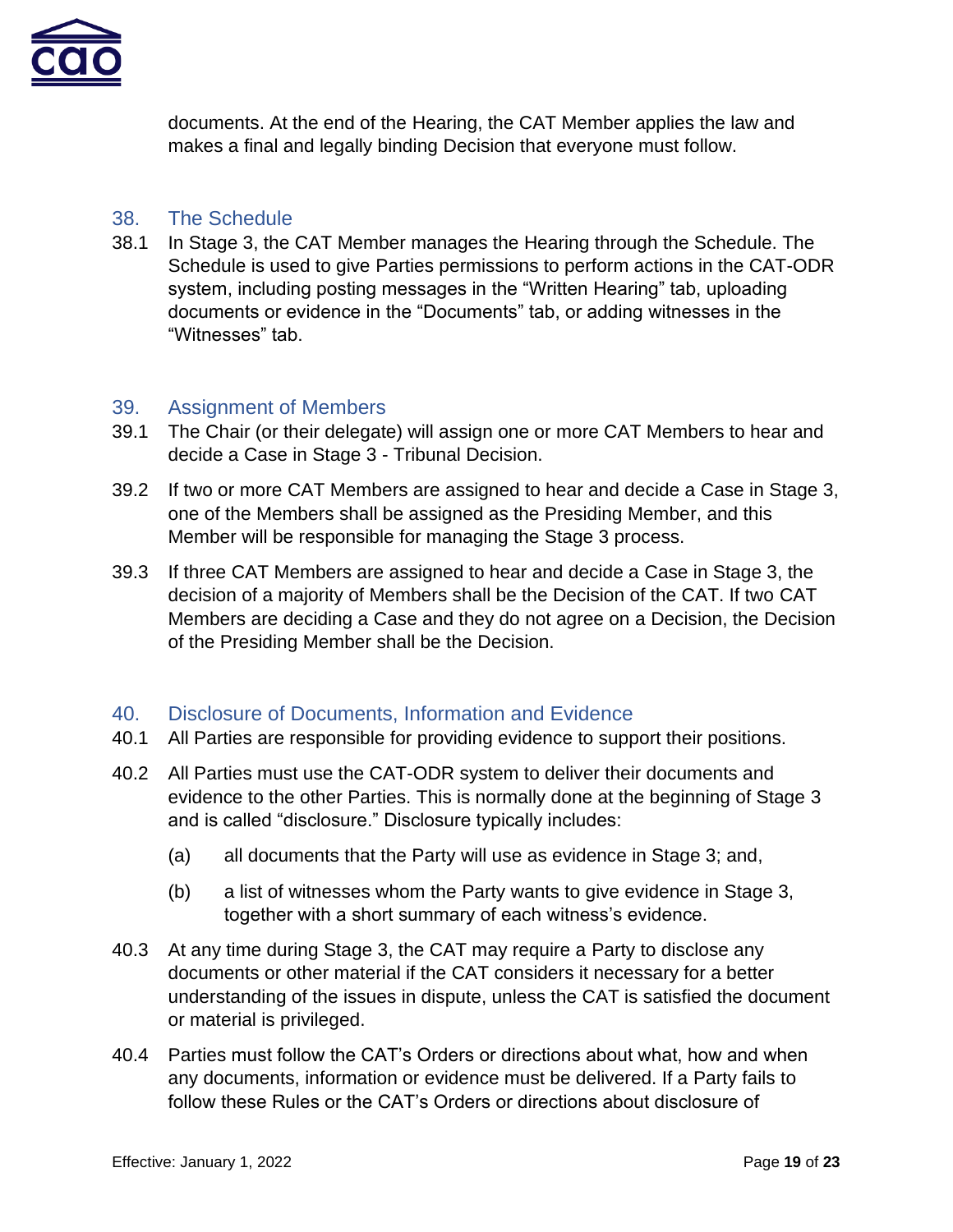

documents, information, or evidence, that Party may not use that document or information or call the witnesses to give evidence, unless the CAT otherwise allows.

### <span id="page-19-0"></span>41. Witnesses

- 41.1 A Party who wants to have a witness provide evidence or participate in a CAT Case must propose that witness through the CAT-ODR system. When proposing a witness, the Party must also propose how they want their witness to give evidence. For example, the CAT can permit a witness to provide their evidence by e-mail, telephone, videoconference, or by another method allowed by the CAT Member. A Party proposing a witness must also provide a brief summary of the evidence that their witness is expected to give.
- 41.2 The CAT may decline to accept evidence from a witness or to permit a witness to participate in a CAT Case if it determines that:
	- (a) the witness's evidence is not relevant to the issues in dispute;
	- (b) the witness's evidence is repetitious;
	- (c) the witness's evidence relates to matters that are not in dispute.
- 41.3 The CAT Member assigned to the Case will determine how the witness provides their evidence the CAT will give directions about:
	- (a) how and when the witnesses may give evidence;
	- (b) how and when Parties can make submissions about a witness's evidence or ask a witness question; and,
	- (c) how and when a witness can receive or answer questions from a Party or the CAT.
- 41.4 The CAT may accept as true any facts in that witness's evidence that the other Parties have not clearly disagreed with.

### <span id="page-19-1"></span>42. Witness Summons

- 42.1 The CAT may issue a summons to a witness on the request of a Party, or without a request.
- 242.2 A Party who asks for a summons must follow the instructions on the summons form and deliver a paper copy of the summons to the witness together with the payment for attendance that is required under the Rules of Civil Procedure of the Superior Court of Justice.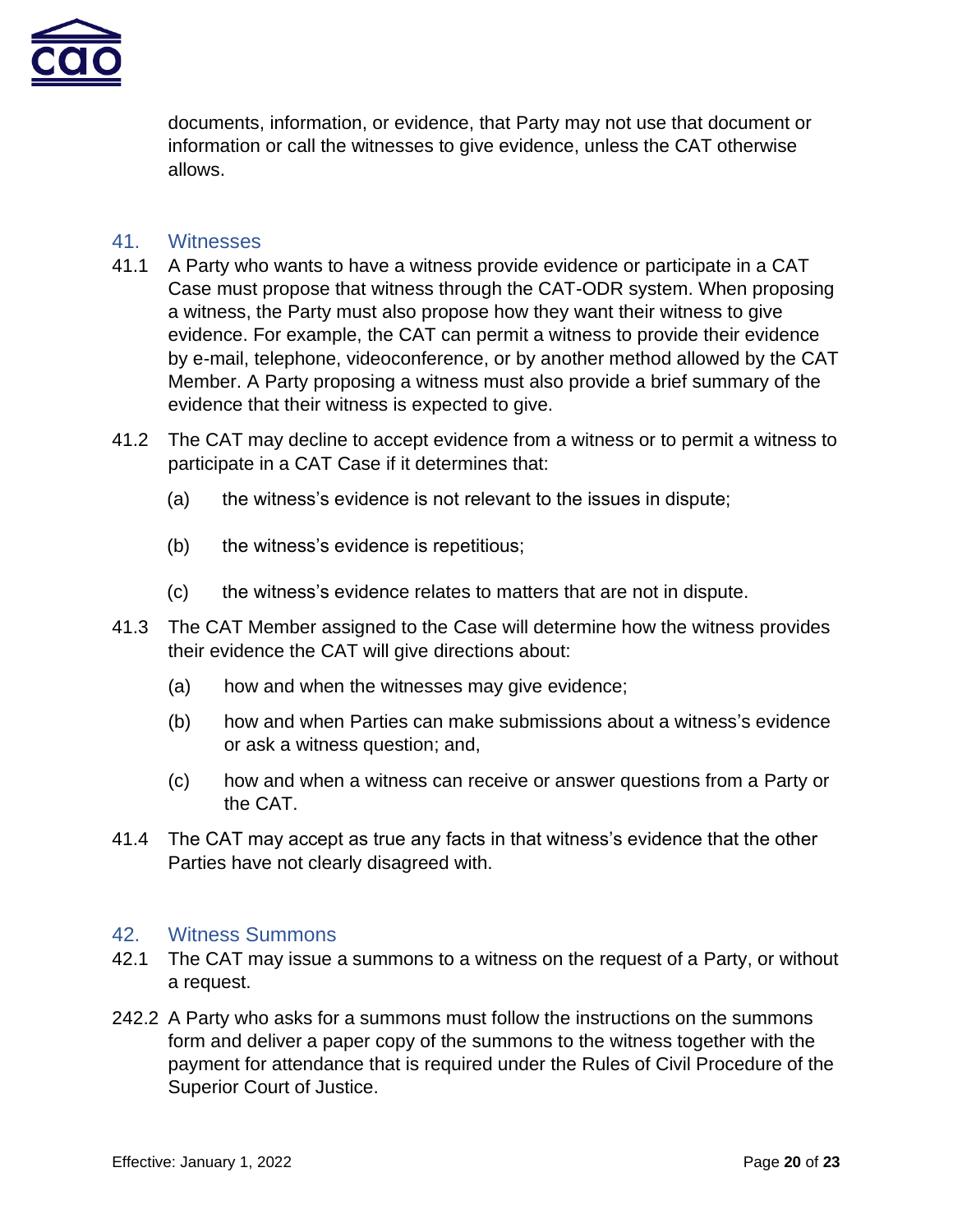

## <span id="page-20-0"></span>43. Ending Stage 3

- 43.1 The CAT will end Stage 3 and close the Case if:
	- (a) The CAT Member has concluded the Hearing and issued their Decision on the issues in dispute;
	- (b) the Parties have reached to a Settlement Agreement that resolves the issues in dispute;
	- (c) the Parties agree to the CAT making a Consent Order that resolves the issues in dispute;
	- (d) the Applicant(s) has properly informed the CAT that they are withdrawing their Case and the CAT Member has agreed to allow them to withdraw;

**Note**: If there are multiple Applicants and one or more, but not all, of the Applicants withdraw from the Case, the Case will remain open with the remaining Applicants.

- (e) the Parties notify the CAT Member that they have resolved the issues in dispute;
- (f) the CAT Member finds that the Applicant(s) has abandoned the Case; or,
- (g) the CAT Member dismisses the Case (e.g., because the CAT Member determines the Case was filed for an improper purpose or that the CAT does not have jurisdiction to deal with the issues in dispute)

### <span id="page-20-1"></span>44. Mediation-Adjudication

- 44.1 With the agreement of the Parties, the CAT Member assigned to Stage 2 or 3 may conduct a combined mediation-adjudication. In mediation-adjudication, the CAT Member will work with the Parties to try to resolve the issues in dispute. If the Parties cannot resolve the issues in dispute, the CAT Member will then make a final decision.
- 44.2 Where the Parties agree to mediation-adjudication, they must consent to a mediation-adjudication agreement prepared by the CAT before the mediationadjudication commences.

### <span id="page-20-2"></span>45. Member's Refusal of Settlement Agreement or Consent Order

45.1 CAT Members can refuse to incorporate the terms agreed upon by the Parties into a Settlement Agreement or Consent Order if they conclude that the terms violate the *Condominium Act, 1998*, or another law.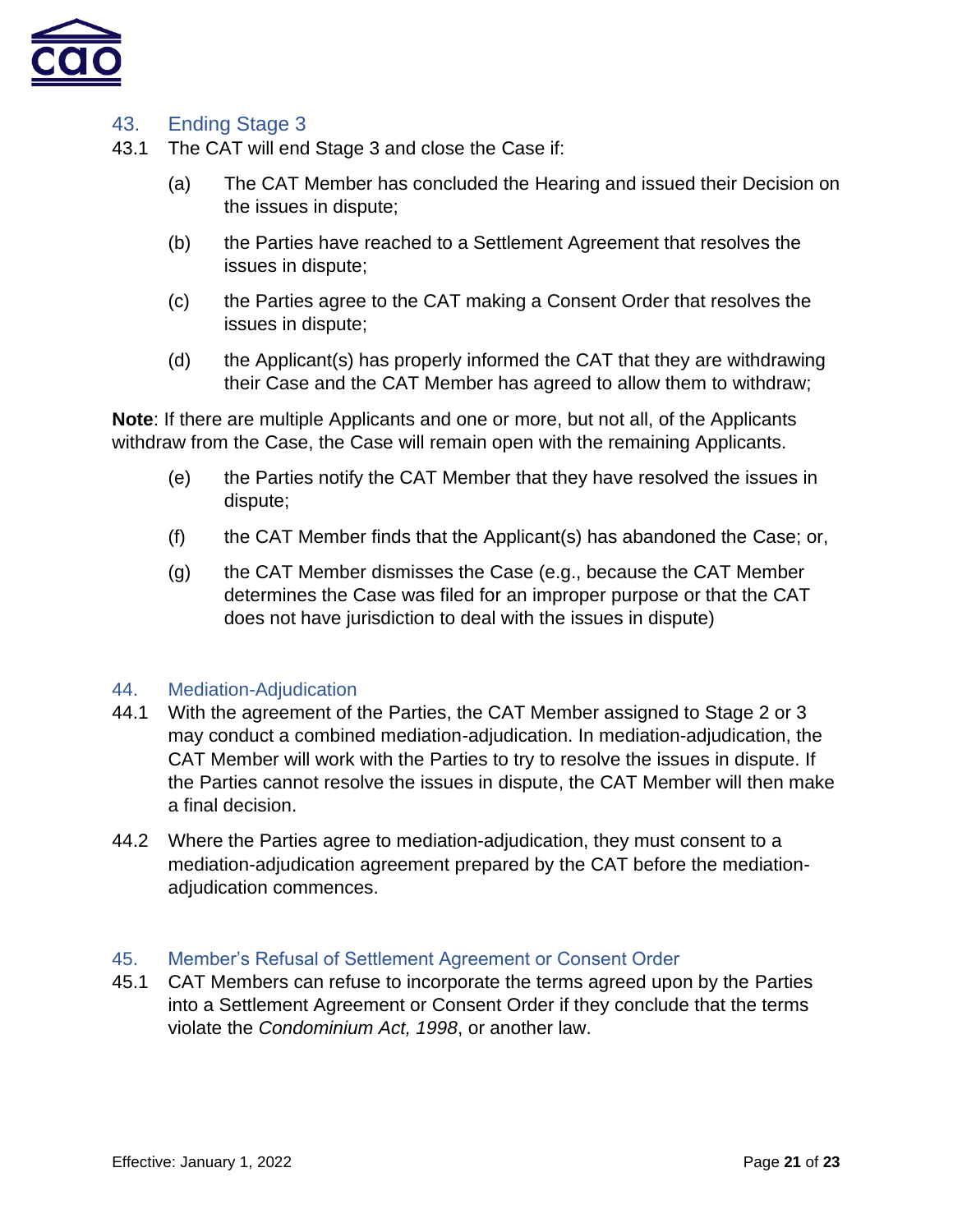

# <span id="page-21-0"></span>**G. AFTER CASE CLOSURE**

### <span id="page-21-1"></span>46. Correcting and Clarifying Orders and Decisions

- 46.1 The CAT may at any time correct a typographical error, a calculation error, or similar error in its Order or Decision.
- 46.2 The CAT may at any time make minor changes to an Order or Decision to clarify wording that is unclear or incorrectly stated.
- 46.3 A Party has 30 days after receiving the Order or Decision to ask the CAT to make this kind of minor correction or clarification. The Party must deliver their request to the other Parties and to the CAT.
- 46.4 A request for a clarification under this section must:
	- be in writing;
	- include the CAT Case number;
	- identify the parts of the Order or Decision that includes a typographical, calculation, or similar error or which are unclear; and,
	- identify the specific change(s) requested.
- 46.5 The CAT may respond to a request for review without hearing from the other Parties, and the CAT does not have to give any reasons for its response.
- 46.6 A Party may ask the CAT to stay its Order (i.e., make it temporarily unenforceable) when making a request for a correction or clarification under this Rule. The request must be in writing and must describe the prejudice the Party will experience if the Order is not stayed.
- 46.7 This Rule cannot be used to ask a CAT Member to make substantive changes to their Order or Decision. If a Party makes a request for substantive changes, the CAT may refuse it without providing any further reasons.

### <span id="page-21-2"></span>47. Reopening a Case After a Party Failed to Participate

- 47.1 The CAT may reopen all or part of a Case if the Case was closed after a Party:
	- (a) failed to appear or participate in all or part of a Case; or,
	- (b) failed to respond to a request or communication from the CAT.
- 47.2 A Party has 15 days after the Case has closed to request that it be re-opened. The Party must deliver their request to the other Parties and to the CAT. The Party's request must give details about:
	- (a) why the Party failed to appear or participate, or failed to respond; and
	- (b) why it is unfair for the Party if the Case is not reopened.